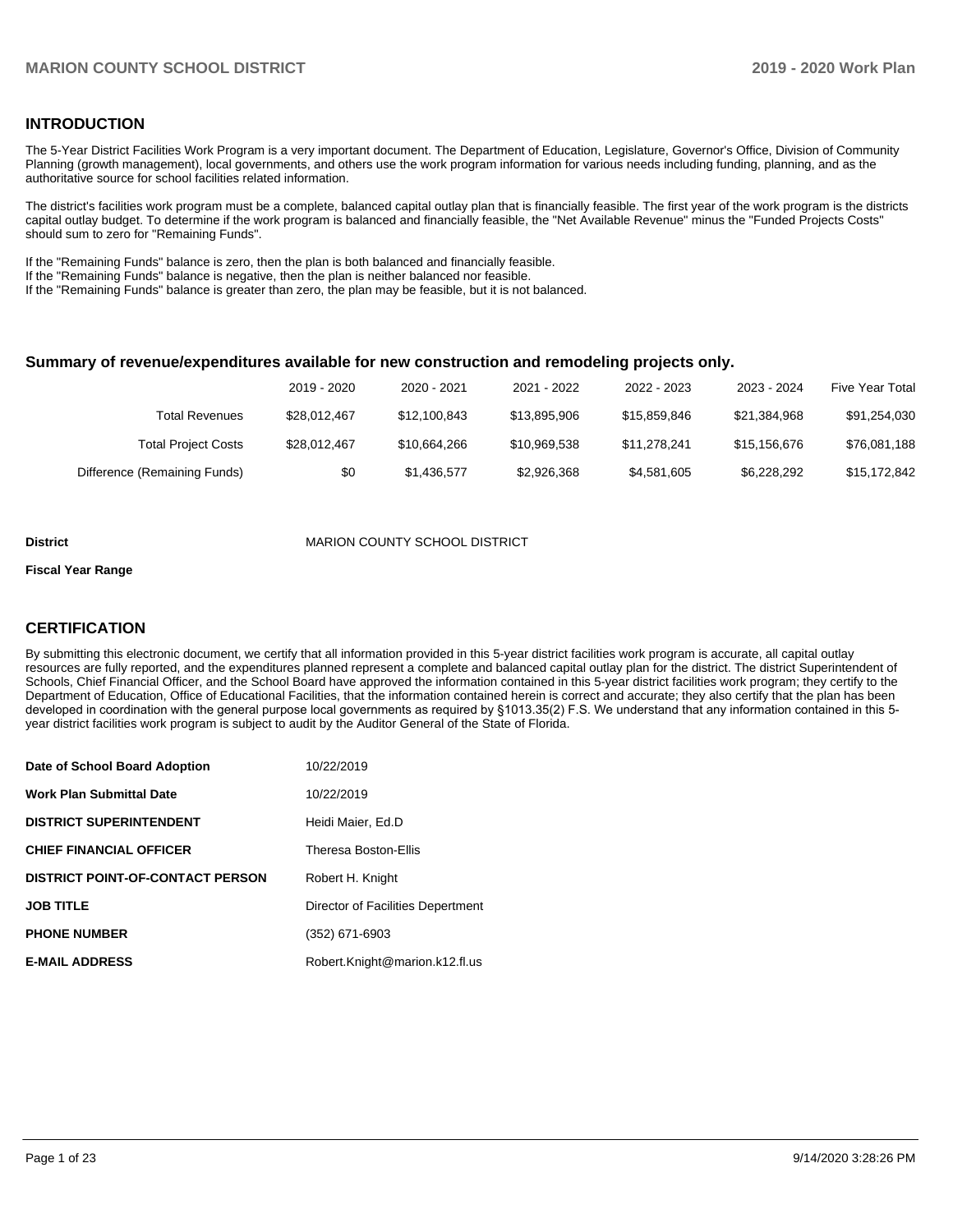# **Expenditures**

#### **Expenditure for Maintenance, Repair and Renovation from 1.50-Mills and PECO**

Annually, prior to the adoption of the district school budget, each school board must prepare a tentative district facilities work program that includes a schedule of major repair and renovation projects necessary to maintain the educational and ancillary facilities of the district.

| Item                                          | 2019 - 2020<br><b>Actual Budget</b> | 2020 - 2021<br>Projected | 2021 - 2022<br>Projected | 2022 - 2023<br>Projected | 2023 - 2024<br>Projected | Total |  |  |  |  |
|-----------------------------------------------|-------------------------------------|--------------------------|--------------------------|--------------------------|--------------------------|-------|--|--|--|--|
| <b>HVAC</b>                                   | \$0                                 | \$0                      | $$0$$                    | \$0                      | \$0                      | \$0   |  |  |  |  |
| Locations: No Locations for this expenditure. |                                     |                          |                          |                          |                          |       |  |  |  |  |
| Flooring                                      | \$0                                 | \$0                      | \$0                      | \$0                      | \$0                      | \$0   |  |  |  |  |
| Locations: No Locations for this expenditure. |                                     |                          |                          |                          |                          |       |  |  |  |  |
| Roofing                                       | \$0                                 | \$0                      | \$0                      | $$0$$                    | \$0                      | \$0   |  |  |  |  |
| Locations: No Locations for this expenditure. |                                     |                          |                          |                          |                          |       |  |  |  |  |
| Safety to Life                                | \$0                                 | \$0                      | \$0                      | \$0                      | \$0                      | \$0   |  |  |  |  |
| Locations: No Locations for this expenditure. |                                     |                          |                          |                          |                          |       |  |  |  |  |
| Fencing                                       | \$0                                 | \$0                      | \$0                      | \$0                      | \$0                      | \$0   |  |  |  |  |
| Locations: No Locations for this expenditure. |                                     |                          |                          |                          |                          |       |  |  |  |  |
| Parking                                       | \$0                                 | \$0                      | \$0                      | \$0                      | \$0                      | \$0   |  |  |  |  |
| Locations: No Locations for this expenditure. |                                     |                          |                          |                          |                          |       |  |  |  |  |
| Electrical                                    | \$0                                 | \$0                      | \$0                      | \$0                      | \$0                      | \$0   |  |  |  |  |
| Locations: No Locations for this expenditure. |                                     |                          |                          |                          |                          |       |  |  |  |  |
| Fire Alarm                                    | \$0                                 | \$0                      | $$0$$                    | \$0                      | \$0                      | \$0   |  |  |  |  |
| Locations: No Locations for this expenditure. |                                     |                          |                          |                          |                          |       |  |  |  |  |
| Telephone/Intercom System                     | \$0                                 | \$0                      | \$0                      | \$0                      | \$0                      | \$0   |  |  |  |  |
| Locations: No Locations for this expenditure. |                                     |                          |                          |                          |                          |       |  |  |  |  |
| <b>Closed Circuit Television</b>              | \$0                                 | \$0                      | \$0                      | \$0                      | \$0                      | \$0   |  |  |  |  |
| Locations: No Locations for this expenditure. |                                     |                          |                          |                          |                          |       |  |  |  |  |
| Paint                                         | \$0                                 | \$0                      | \$0                      | \$0                      | \$0                      | \$0   |  |  |  |  |
| Locations: No Locations for this expenditure. |                                     |                          |                          |                          |                          |       |  |  |  |  |
| Maintenance/Repair                            | \$0                                 | \$0                      | \$0                      | \$0                      | \$0                      | \$0   |  |  |  |  |
| Locations: No Locations for this expenditure. |                                     |                          |                          |                          |                          |       |  |  |  |  |
| Sub Total:                                    | \$0                                 | \$0                      | \$0                      | \$0                      | \$0                      | \$0   |  |  |  |  |
|                                               |                                     |                          |                          |                          |                          |       |  |  |  |  |
| PECO Maintenance Expenditures                 | \$0 <sub>l</sub>                    | \$0 <sub>1</sub>         | \$0                      | \$0                      | \$0                      | \$0   |  |  |  |  |

| <b>DECON</b><br>Maintenance Expenditures | ມພ | $\sim$<br>ນບ | ሶሳ<br>JU. | $\sim$<br>w | $\sim$<br>w | \$0 |
|------------------------------------------|----|--------------|-----------|-------------|-------------|-----|
| l.50 Mill Sub Total:                     | Ψ∪ | $\sim$<br>Ψ  | ሖ<br>JU.  | ພປ          | m o<br>υ∪   | \$0 |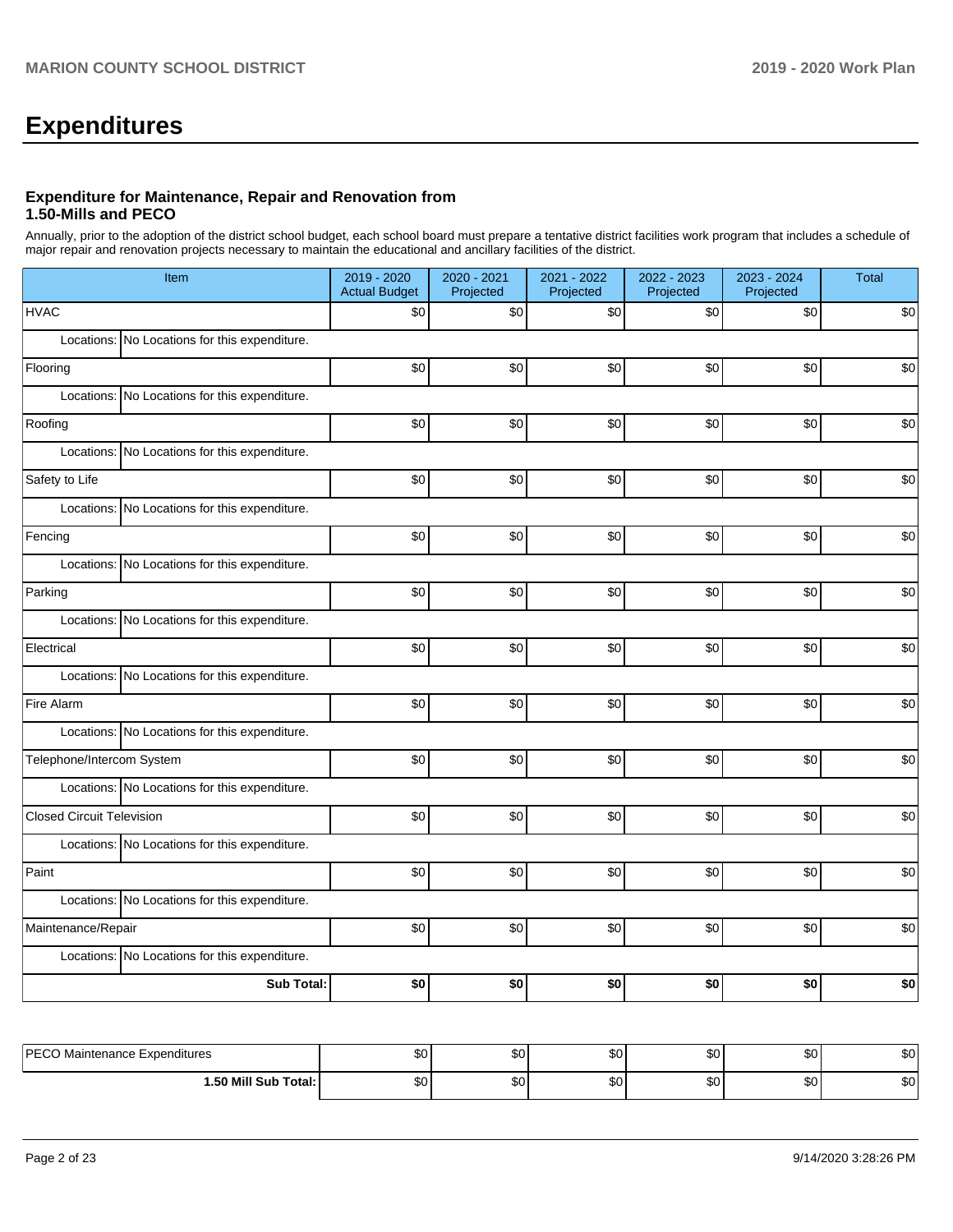No items have been specified.

| Total: | \$0 | SO I | . .<br>. | <b>SO</b> | <u>та</u><br>ъU | 50. |
|--------|-----|------|----------|-----------|-----------------|-----|
|        |     |      |          |           |                 |     |

#### **Local 1.50 Mill Expenditure For Maintenance, Repair and Renovation**

Anticipated expenditures expected from local funding sources over the years covered by the current work plan.

| Item                                                         | 2019 - 2020<br><b>Actual Budget</b> | 2020 - 2021<br>Projected | 2021 - 2022<br>Projected | 2022 - 2023<br>Projected | 2023 - 2024<br>Projected | <b>Total</b>  |
|--------------------------------------------------------------|-------------------------------------|--------------------------|--------------------------|--------------------------|--------------------------|---------------|
| Remaining Maint and Repair from 1.5 Mills                    | \$0                                 | \$0                      | \$0                      | \$0                      | \$0                      | \$0           |
| Maintenance/Repair Salaries                                  | \$0                                 | \$0                      | \$0                      | \$0                      | \$0                      | \$0           |
| <b>School Bus Purchases</b>                                  | \$16,864,147                        | \$636,071                | \$636,071                | \$636,071                | \$636,071                | \$19,408,431  |
| <b>Other Vehicle Purchases</b>                               | \$407,000                           | \$0                      | \$0                      | \$0                      | \$0                      | \$407,000     |
| <b>Capital Outlay Equipment</b>                              | \$0                                 | \$0                      | \$0                      | \$0                      | \$0                      | \$0           |
| Rent/Lease Payments                                          | \$0                                 | \$0                      | \$0                      | \$0                      | \$0                      | \$0           |
| <b>COP Debt Service</b>                                      | \$14,584,800                        | \$13,563,978             | \$13,563,745             | \$13,563,130             | \$9,995,864              | \$65,271,517  |
| Rent/Lease Relocatables                                      | \$0                                 | \$0                      | \$0                      | \$0                      | \$0                      | \$0           |
| <b>Environmental Problems</b>                                | \$0                                 | \$0                      | \$0                      | \$0                      | \$0                      | \$0           |
| s.1011.14 Debt Service                                       | \$0                                 | \$0                      | \$0                      | \$0                      | \$0                      | \$0           |
| <b>Special Facilities Construction Account</b>               | \$0                                 | \$0                      | \$0                      | \$0                      | \$0                      | \$0           |
| Premiums for Property Casualty Insurance - 1011.71<br>(4a,b) | \$1,270,171                         | \$1,270,171              | \$1,270,171              | \$1,270,171              | \$1,270,171              | \$6,350,855   |
| Qualified School Construction Bonds (QSCB)                   | \$0                                 | \$0                      | \$0                      | \$0                      | \$0                      | \$0           |
| Qualified Zone Academy Bonds (QZAB)                          | \$0                                 | \$0                      | \$0                      | \$0                      | \$0                      | \$0           |
| Minor Maintenance/Repair                                     | \$4,500,000                         | \$4,500,000              | \$4,500,000              | \$4,500,000              | \$4,500,000              | \$22,500,000  |
| <b>Previous Year Vehicles</b>                                | \$63,812                            | \$0                      | \$0                      | \$0                      | \$0                      | \$63,812      |
| MTI Debt Proposal                                            | \$962,000                           | \$1,154,400              | \$1,154,399              | \$1,154,399              | \$1,154,399              | \$5,579,597   |
| <b>Local Expenditure Totals:</b>                             | \$38,651,930                        | \$21,124,620             | \$21,124,386             | \$21,123,771             | \$17,556,505             | \$119,581,212 |

# **Revenue**

#### **1.50 Mill Revenue Source**

Schedule of Estimated Capital Outlay Revenue from each currently approved source which is estimated to be available for expenditures on the projects included in the tentative district facilities work program. All amounts are NET after considering carryover balances, interest earned, new COP's, 1011.14 and 1011.15 loans, etc. Districts cannot use 1.5-Mill funds for salaries except for those explicitly associated with maintenance/repair projects. (1011.71 (5), F.S.)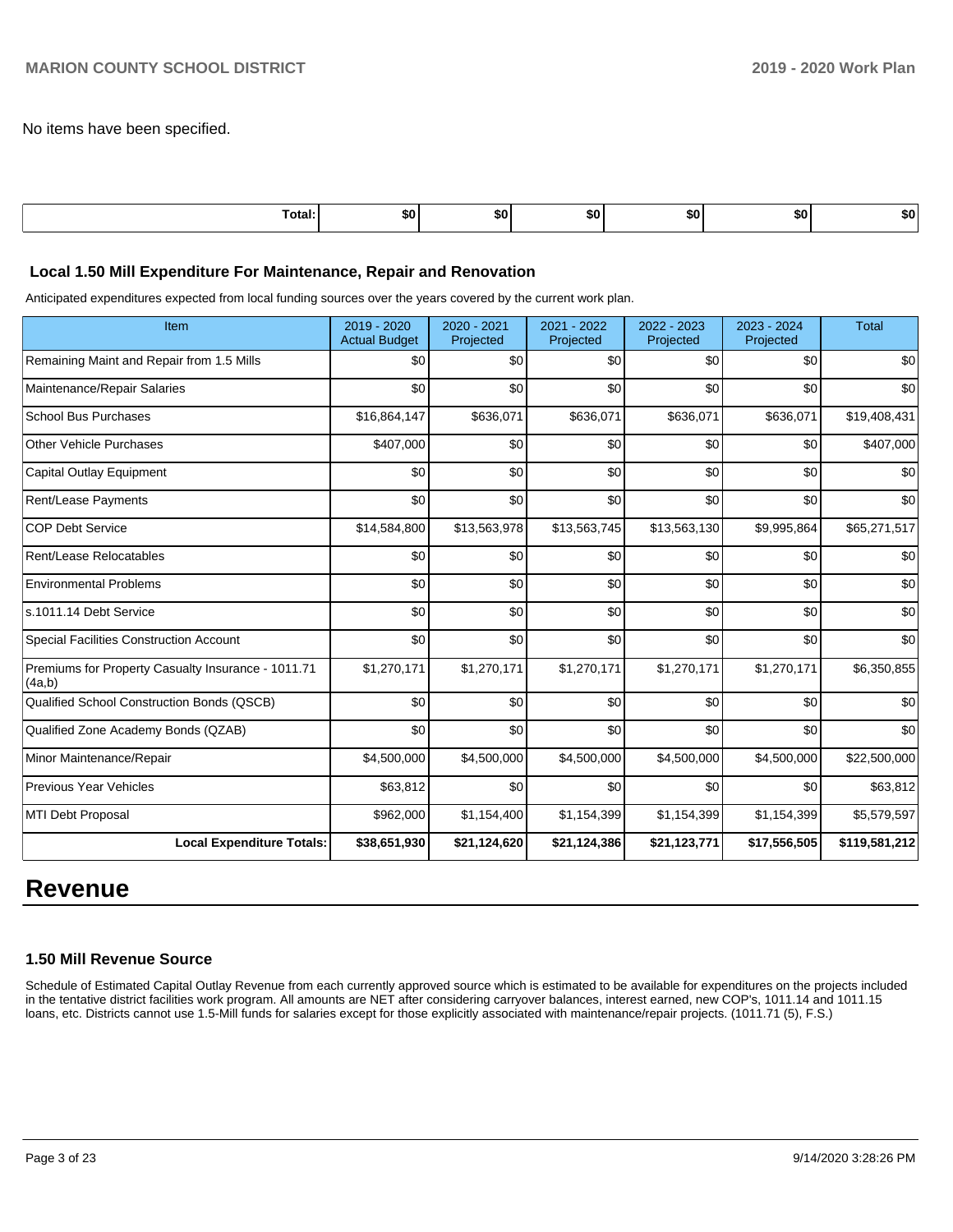| <b>Item</b>                                                                         | Fund | $2019 - 2020$<br><b>Actual Value</b> | $2020 - 2021$<br>Projected | 2021 - 2022<br>Projected | $2022 - 2023$<br>Projected | $2023 - 2024$<br>Projected | Total             |
|-------------------------------------------------------------------------------------|------|--------------------------------------|----------------------------|--------------------------|----------------------------|----------------------------|-------------------|
| (1) Non-exempt property<br>lassessed valuation                                      |      | \$20,973,453,713                     | \$22,180,810,797           | \$23,427,219,963         | \$24,790,640,050           | \$26,150,262,797           | \$117,522,387,319 |
| (2) The Millage projected for<br>discretionary capital outlay per<br>ls.1011.71     |      | 1.50                                 | 1.50 <sub>1</sub>          | 1.50                     | 1.50                       | 1.50                       |                   |
| $(3)$ Full value of the 1.50-Mill<br>discretionary capital outlay per<br>ls.1011.71 |      | \$35,235,402                         | \$37,263,762               | \$39,357,730             | \$41,648,275               | \$43,932,441               | \$197,437,610     |
| $(4)$ Value of the portion of the 1.50<br>-Mill ACTUALLY levied                     | 370  | \$30,201,773                         | \$31,940,368               | \$33,735,197             | \$35,698,522               | \$37,656,378               | \$169,232,238     |
| $(5)$ Difference of lines $(3)$ and $(4)$                                           |      | \$5,033,629                          | \$5,323,394                | \$5,622,533              | \$5,949,753                | \$6,276,063                | \$28,205,372      |

### **PECO Revenue Source**

The figure in the row designated "PECO Maintenance" will be subtracted from funds available for new construction because PECO maintenance dollars cannot be used for new construction.

| Item                                 | Fund | 2019 - 2020<br><b>Actual Budget</b> | 2020 - 2021<br>Projected | 2021 - 2022<br>Projected | $2022 - 2023$<br>Projected | 2023 - 2024<br>Projected | Total            |
|--------------------------------------|------|-------------------------------------|--------------------------|--------------------------|----------------------------|--------------------------|------------------|
| <b>PECO New Construction</b>         | 340  | \$0                                 | \$0 <sub>1</sub>         | \$0                      | \$0 <sub>1</sub>           | \$0 <sub>1</sub>         | \$0 <sub>1</sub> |
| <b>PECO Maintenance Expenditures</b> |      | ا 30                                | \$٥Ι                     | \$0                      | \$0 <sub>1</sub>           | \$0                      | \$0              |
|                                      |      | \$0                                 | \$0                      | \$0                      | \$0                        | \$0                      | \$0              |

# **CO & DS Revenue Source**

Revenue from Capital Outlay and Debt Service funds.

| Item                                      | Fund  | $2019 - 2020$<br><b>Actual Budget</b> | 2020 - 2021<br>Projected | 2021 - 2022<br>Projected | $2022 - 2023$<br>Projected | $2023 - 2024$<br>Projected | <b>Total</b> |
|-------------------------------------------|-------|---------------------------------------|--------------------------|--------------------------|----------------------------|----------------------------|--------------|
| ICO & DS Cash Flow-through<br>Distributed | 360 l | \$1.256.613                           | \$1,256,613              | \$1.256.613              | \$1.256.613                | \$1,256,613                | \$6,283,065  |
| ICO & DS Interest on<br>Undistributed CO  | 360   | \$28.482                              | \$28.482                 | \$28.482                 | \$28.482                   | \$28.482                   | \$142.410    |
|                                           |       | \$1,285,095                           | \$1.285.095              | \$1,285,095              | \$1,285,095                | \$1,285,095                | \$6,425,475  |

#### **Fair Share Revenue Source**

Nothing reported for this section. All legally binding commitments for proportionate fair-share mitigation for impacts on public school facilities must be included in the 5-year district work program.

#### **Sales Surtax Referendum**

Specific information about any referendum for a 1-cent or ½-cent surtax referendum during the previous year.

**Did the school district hold a surtax referendum during the past fiscal year 2018 - 2019?**

No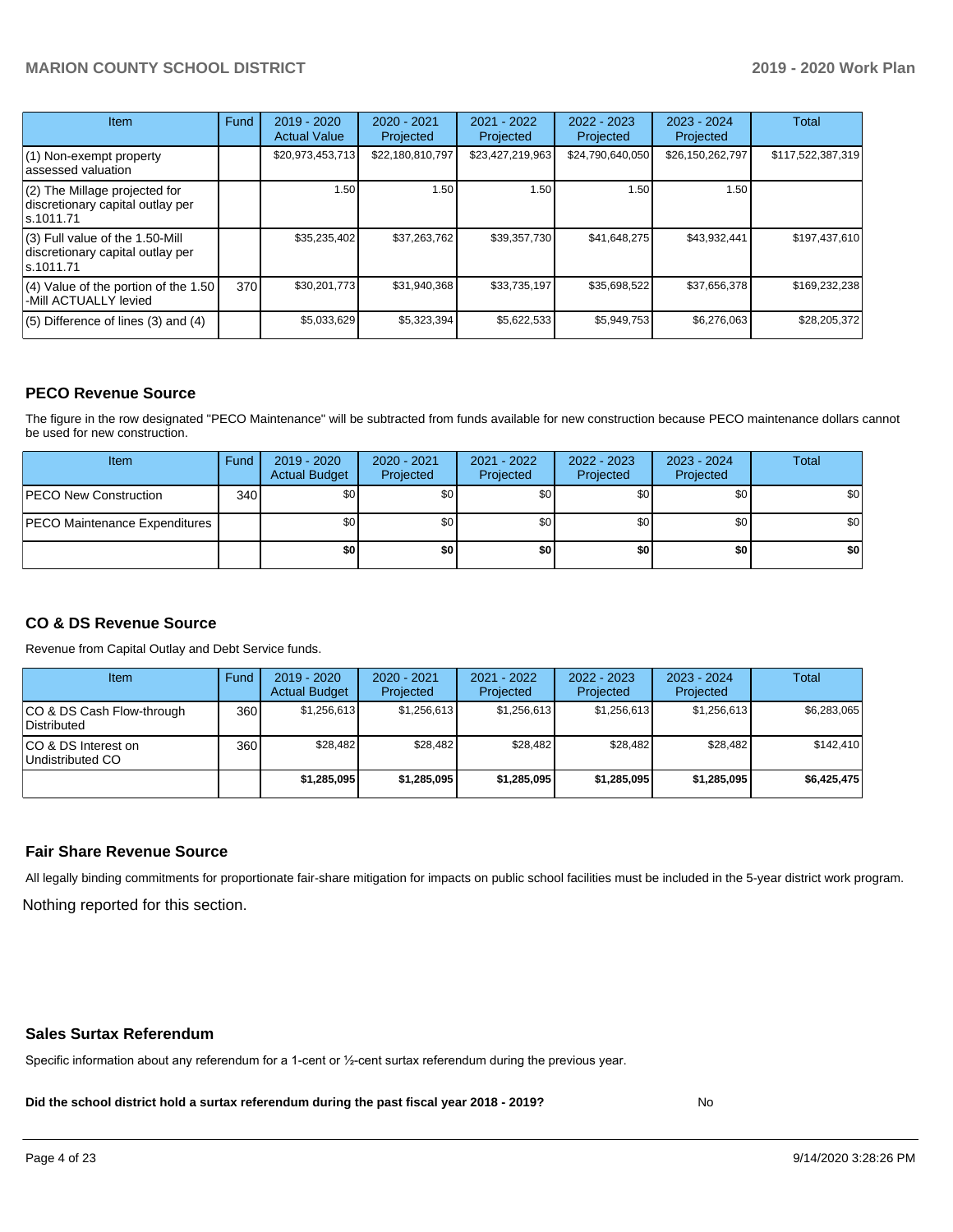# **Additional Revenue Source**

Any additional revenue sources

| Item                                                                                                                      | 2019 - 2020<br><b>Actual Value</b> | 2020 - 2021<br>Projected | 2021 - 2022<br>Projected | 2022 - 2023<br>Projected | 2023 - 2024<br>Projected | <b>Total</b>  |
|---------------------------------------------------------------------------------------------------------------------------|------------------------------------|--------------------------|--------------------------|--------------------------|--------------------------|---------------|
| Proceeds from a s.1011.14/15 F.S. Loans                                                                                   | \$0                                | \$0                      | \$0                      | \$0                      | \$0                      | \$0           |
| District Bonds - Voted local bond<br>referendum proceeds per s.9, Art VII<br><b>State Constitution</b>                    | \$0                                | \$0                      | \$0                      | \$0                      | \$0                      | \$0           |
| Proceeds from Special Act Bonds                                                                                           | \$0                                | \$0                      | \$0                      | \$0                      | \$0                      | \$0           |
| Estimated Revenue from CO & DS Bond<br>Sale                                                                               | \$0                                | \$0                      | \$0                      | \$0                      | \$0                      | \$0           |
| Proceeds from Voted Capital<br>Improvements millage                                                                       | \$0                                | \$0                      | \$0                      | \$0                      | \$0                      | \$0           |
| Other Revenue for Other Capital Projects                                                                                  | \$0                                | \$0                      | \$0                      | \$0                      | \$0                      | \$0           |
| Proceeds from 1/2 cent sales surtax<br>authorized by school board                                                         | \$0                                | \$0                      | \$0                      | \$0                      | \$0                      | \$0           |
| Proceeds from local governmental<br>infrastructure sales surtax                                                           | \$0                                | \$0                      | \$0                      | \$0                      | \$0                      | \$0           |
| Proceeds from Certificates of<br>Participation (COP's) Sale                                                               | \$0                                | \$0                      | \$0                      | \$0                      | \$0                      | \$0           |
| Classrooms First Bond proceeds amount<br>authorized in FY 1997-98                                                         | \$0                                | \$0                      | \$0                      | \$0                      | \$0                      | \$0           |
| <b>Classrooms for Kids</b>                                                                                                | \$0                                | \$0                      | \$0                      | \$0                      | \$0                      | \$0           |
| <b>District Equity Recognition</b>                                                                                        | \$0                                | \$0                      | \$0                      | \$0                      | \$0                      | \$0           |
| <b>Federal Grants</b>                                                                                                     | \$0                                | \$0                      | \$0                      | \$0                      | \$0                      | \$0           |
| Proportionate share mitigation (actual<br>cash revenue only, not in kind donations)                                       | \$0                                | \$0                      | \$0                      | \$0                      | \$0                      | \$0           |
| Impact fees received                                                                                                      | \$0                                | \$0                      | \$0                      | \$0                      | \$0                      | \$0           |
| Private donations                                                                                                         | \$0                                | \$0                      | \$0                      | \$0                      | \$0                      | \$0           |
| Grants from local governments or not-for-<br>profit organizations                                                         | \$0                                | \$0                      | \$0                      | \$0                      | \$0                      | \$0           |
| Interest, Including Profit On Investment                                                                                  | \$0                                | \$0                      | \$0                      | \$0                      | \$0                      | \$0           |
| Revenue from Bonds pledging proceeds<br>from 1 cent or 1/2 cent Sales Surtax                                              | \$0                                | \$0                      | \$0                      | \$0                      | \$0                      | \$0           |
| <b>Total Fund Balance Carried Forward</b>                                                                                 | \$41,409,171                       | \$0                      | \$0                      | \$0                      | \$0                      | \$41,409,171  |
| General Capital Outlay Obligated Fund<br><b>Balance Carried Forward From Total</b><br><b>Fund Balance Carried Forward</b> | (\$6,231,642)                      | \$0                      | \$0                      | \$0                      | \$0                      | (\$6,231,642) |
| Special Facilities Construction Account                                                                                   | \$0                                | \$0                      | \$0                      | \$0                      | \$0                      | \$0           |
| One Cent - 1/2 Cent Sales Surtax Debt<br>Service From Total Fund Balance Carried<br>Forward                               | \$0                                | \$0                      | \$0                      | \$0                      | \$0                      | \$0           |
| Capital Outlay Projects Funds Balance<br>Carried Forward From Total Fund<br><b>Balance Carried Forward</b>                | \$0                                | \$0                      | \$0                      | \$0                      | \$0                      | \$0           |
| <b>Subtotal</b>                                                                                                           | \$35,177,529                       | \$0                      | \$0                      | \$0                      | \$0                      | \$35,177,529  |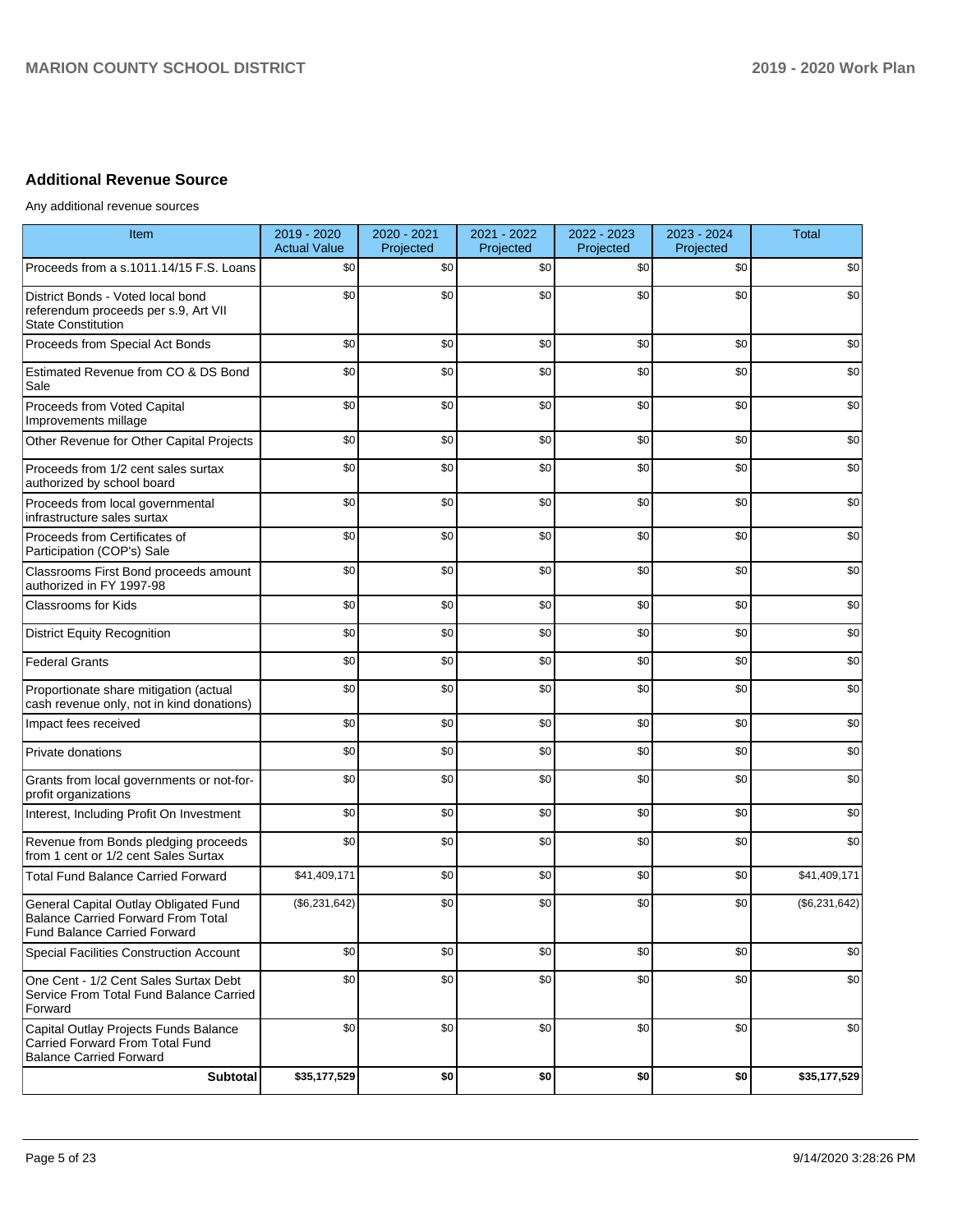# **Total Revenue Summary**

| Item Name                                                     | 2019 - 2020<br><b>Budget</b> | $2020 - 2021$<br>Projected | 2021 - 2022<br>Projected | $2022 - 2023$<br>Projected | $2023 - 2024$<br>Projected | <b>Five Year Total</b> |
|---------------------------------------------------------------|------------------------------|----------------------------|--------------------------|----------------------------|----------------------------|------------------------|
| Local 1.5 Mill Discretionary Capital Outlay<br><b>Revenue</b> | \$30,201,773                 | \$31,940,368               | \$33,735,197             | \$35,698,522               | \$37,656,378               | \$169,232,238          |
| PECO and 1.5 Mill Maint and Other 1.5<br>Mill Expenditures    | (\$38,651,930)               | (\$21,124,620)             | (\$21,124,386)           | (S21, 123, 771)            | (\$17,556,505)             | (\$119,581,212)        |
| <b>PECO Maintenance Revenue</b>                               | \$0                          | \$0 <sub>1</sub>           | \$0                      | \$0                        | \$0                        | \$0                    |
| <b>Available 1.50 Mill for New</b><br><b>Construction</b>     | (\$8,450,157)                | \$10,815,748               | \$12,610,811             | \$14,574,751               | \$20,099,873               | \$49,651,026           |

| <b>Item Name</b>                      | 2019 - 2020<br><b>Budget</b> | $2020 - 2021$<br>Projected | 2021 - 2022<br>Projected | $2022 - 2023$<br>Projected | $2023 - 2024$<br>Projected | <b>Five Year Total</b> |
|---------------------------------------|------------------------------|----------------------------|--------------------------|----------------------------|----------------------------|------------------------|
| ICO & DS Revenue                      | \$1,285,095                  | \$1,285,095                | \$1,285,095              | \$1,285,095                | \$1,285,095                | \$6,425,475            |
| <b>IPECO New Construction Revenue</b> | \$0 <sub>1</sub>             | \$0 <sub>1</sub>           | \$0                      | \$0                        | \$0                        | \$0                    |
| Other/Additional Revenue              | \$35,177,529                 | \$0 <sub>1</sub>           | \$0                      | \$0                        | \$0                        | \$35,177,529           |
| <b>Total Additional Revenuel</b>      | \$36,462,624                 | \$1,285,095                | \$1,285,095              | \$1,285,095                | \$1,285,095                | \$41,603,004           |
| Total Available Revenue               | \$28,012,467                 | \$12,100,843               | \$13,895,906             | \$15,859,846               | \$21,384,968               | \$91,254,030           |

# **Project Schedules**

# **Capacity Project Schedules**

A schedule of capital outlay projects necessary to ensure the availability of satisfactory classrooms for the projected student enrollment in K-12 programs.

Nothing reported for this section.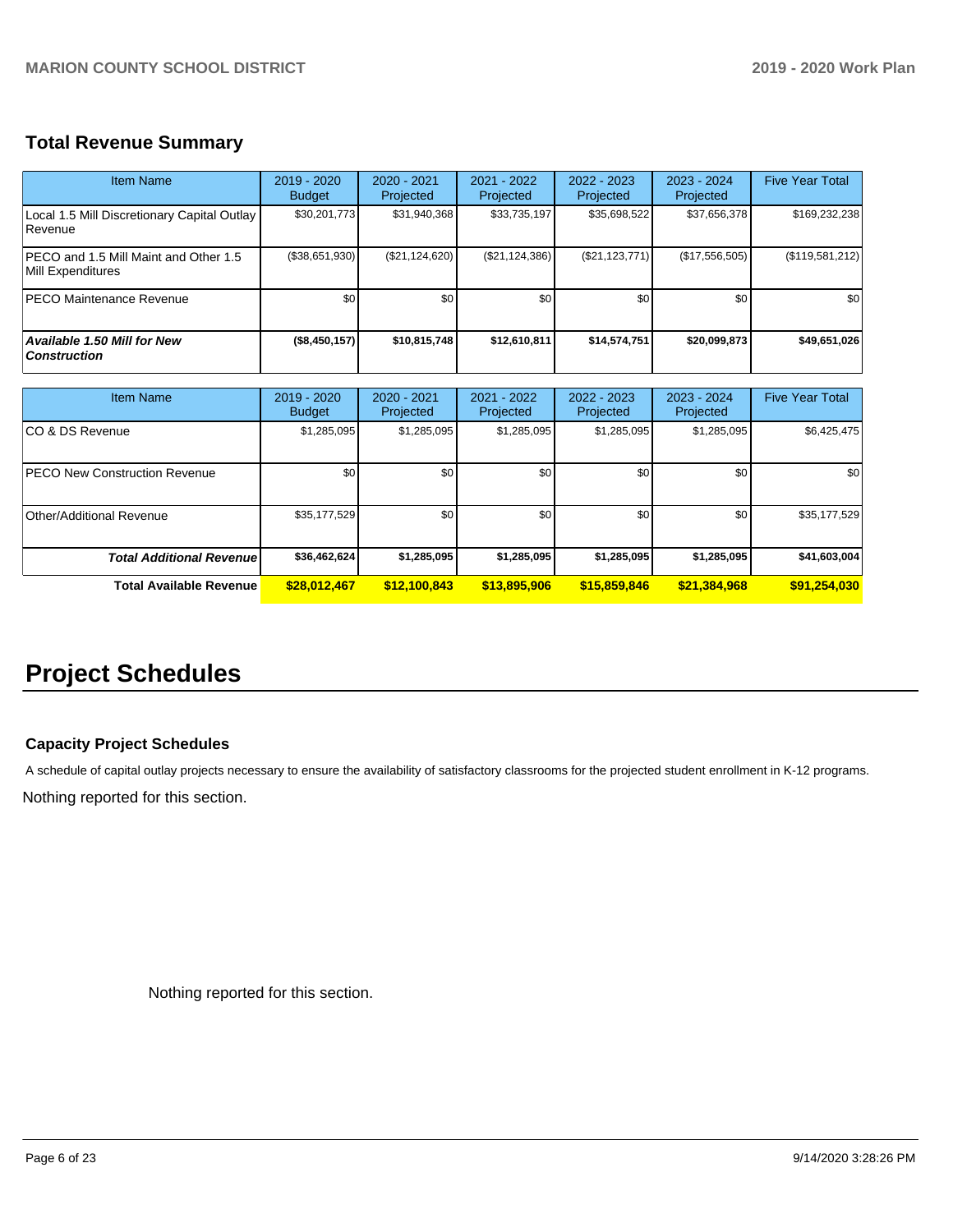# **Other Project Schedules**

Major renovations, remodeling, and additions of capital outlay projects that do not add capacity to schools.

| <b>Project Description</b>                                                       | Location                                  | 2019 - 2020<br><b>Actual Budget</b> | 2020 - 2021<br>Projected | 2021 - 2022<br>Projected | 2022 - 2023<br>Projected | 2023 - 2024<br>Projected | Total           | Funded |
|----------------------------------------------------------------------------------|-------------------------------------------|-------------------------------------|--------------------------|--------------------------|--------------------------|--------------------------|-----------------|--------|
| Renovate School Bldgs. 1-3, 5,<br>8, 9                                           | <b>ANTHONY</b><br><b>ELEMENTARY</b>       | \$0                                 | \$0                      | \$3,434,219              | \$0                      | \$0                      | \$3,434,219 No  |        |
| Renovate School, Expand<br>Dining, Construct 4 Resc.<br>Rooms, Covered Play Area | <b>BELLEVIEW</b><br><b>ELEMENTARY</b>     | \$5,750,836                         | \$0                      | \$0                      | \$0                      | \$0                      | \$5,750,836 No  |        |
| Renovate School, Expand<br>Dining, Construct Primary Skills ELEMENTARY<br>Lab    | BELLEVIEW-SANTOS                          | \$0                                 | \$0                      | \$0                      | \$13,110,000             | \$0                      | \$13,110,000 No |        |
| Renovate School                                                                  | <b>BELLEVIEW MIDDLE</b>                   | \$0                                 | \$0                      | \$0                      | \$5,125,000              | \$0                      | \$5,125,000 No  |        |
| Renovate School                                                                  | <b>COLLEGE PARK</b><br><b>ELEMENTARY</b>  | \$0                                 | \$6,795,830              | \$0                      | \$0                      | \$0                      | \$6,795,830 No  |        |
| Renovate School Bldgs. 1-6                                                       | <b>DUNNELLON</b><br><b>ELEMENTARY</b>     | \$0                                 | \$0                      | \$0                      | \$0                      | \$7,100,000              | \$7,100,000 No  |        |
| Renovate School, Bldgs. 1-10                                                     | <b>DUNNELLON SENIOR</b><br><b>HIGH</b>    | \$25,725,000                        | \$0                      | \$0                      | \$0                      | \$0                      | \$25,725,000 No |        |
| <b>Covered Dining/Patio</b>                                                      | <b>DUNNELLON SENIOR</b><br><b>HIGH</b>    | \$278,595                           | \$0                      | \$0                      | \$0                      | \$0                      | \$278,595 No    |        |
| Renovate School, Exp. Cafet.,<br>Media, Cust. Rec.                               | <b>DUNNELLON MIDDLE</b>                   | \$0                                 | \$15,125,000             | \$0                      | \$0                      | \$0                      | \$15,125,000 No |        |
| Renovate School, Covered<br>Play Area, New Clinic                                | <b>EAST MARION</b><br><b>ELEMENTARY</b>   | \$6,374,448                         | \$0                      | \$0                      | \$0                      | \$0                      | \$6,374,448 No  |        |
| Renovate School, Covered<br>Play Area                                            | <b>EVERGREEN</b><br><b>ELEMENTARY</b>     | \$0                                 | \$0                      | \$4,114,641              | \$0                      | \$0                      | \$4,114,641 No  |        |
| Renovate School                                                                  | <b>FESSENDEN</b><br><b>ELEMENTARY</b>     | \$0                                 | \$0                      | \$0                      | \$4,112,000              | \$0                      | \$4,112,000 No  |        |
| <b>Covered Dining/Patio</b>                                                      | FORT KING MIDDLE                          | \$500,000                           | \$0                      | \$0                      | \$0                      | \$0                      | \$500,000 No    |        |
| Renovate Bldgs. 1-4, 9, Add<br><b>Resource Rooms</b>                             | FORT KING MIDDLE                          | \$0                                 | \$0                      | \$0                      | \$11,900,000             | \$0                      | \$11,900,000 No |        |
| Renovate Bldgs. 1-11, 13-17                                                      | FORT MCCOY SCHOOL                         | \$0                                 | \$0                      | \$0                      | \$0                      | \$14,912,396             | \$14,912,396 No |        |
| Renovate Bldgs. 1-6                                                              | <b>GREENWAY</b><br><b>ELEMENTARY</b>      | \$0                                 | \$0                      | \$0                      | \$0                      | \$7,100,000              | \$7,100,000 No  |        |
| Renovate Bldgs. 1-6                                                              | <b>HARBOUR VIEW</b><br><b>ELEMENTARY</b>  | \$0                                 | \$0                      | \$0                      | \$0                      | \$7,100,000              | \$7,100,000 No  |        |
| <b>Covered Dining/Patio</b>                                                      | LAKE WEIR MIDDLE                          | \$0                                 | \$0                      | \$300,000                | \$0                      | \$0                      | \$300,000 No    |        |
| Renovate Bldgs. 1-6, 17, Exp.<br>Cafet., Media, Multi-Purpose                    | LAKE WEIR MIDDLE                          | \$14,173,746                        | \$0                      | \$0                      | \$0                      | \$0                      | \$14,173,746 No |        |
| Renovate School                                                                  | <b>MAPLEWOOD</b><br><b>ELEMENTARY</b>     | \$0                                 | \$0                      | \$6,950,000              | $$0\,$                   | \$0                      | \$6,950,000 No  |        |
| Renovate Bldgs. 1-4, 7-9, 18                                                     | <b>NORTH MARION</b><br><b>SENIOR HIGH</b> | \$10,461,360                        | \$0                      | \$0                      | \$0                      | \$0                      | \$10,461,360 No |        |
| Renovate School, Covered<br>Play Area                                            | <b>OCALA SPRINGS</b><br><b>ELEMENTARY</b> | \$4,725,000                         | \$0                      | \$0                      | \$0                      | \$0                      | \$4,725,000 No  |        |
| Renovate Bldgs. 1-5, 7,<br>Covered Play Area                                     | <b>ROMEO ELEMENTARY</b>                   | \$0                                 | \$0                      | \$0                      | \$5,280,308              | \$0                      | \$5,280,308 No  |        |
| Renovate Bldgs. 1-5, 7,<br>Covered Play Area                                     | <b>SHADY HILL</b><br><b>ELEMENTARY</b>    | \$0                                 | \$0                      | \$0                      | \$5,300,000              | \$0                      | \$5,300,000 No  |        |
| Remodel Bldgs. 3, 7, 8                                                           | SPARR ELEMENTARY                          | \$0                                 | \$2,737,465              | \$0                      | \$0                      | \$0                      | \$2,737,465 No  |        |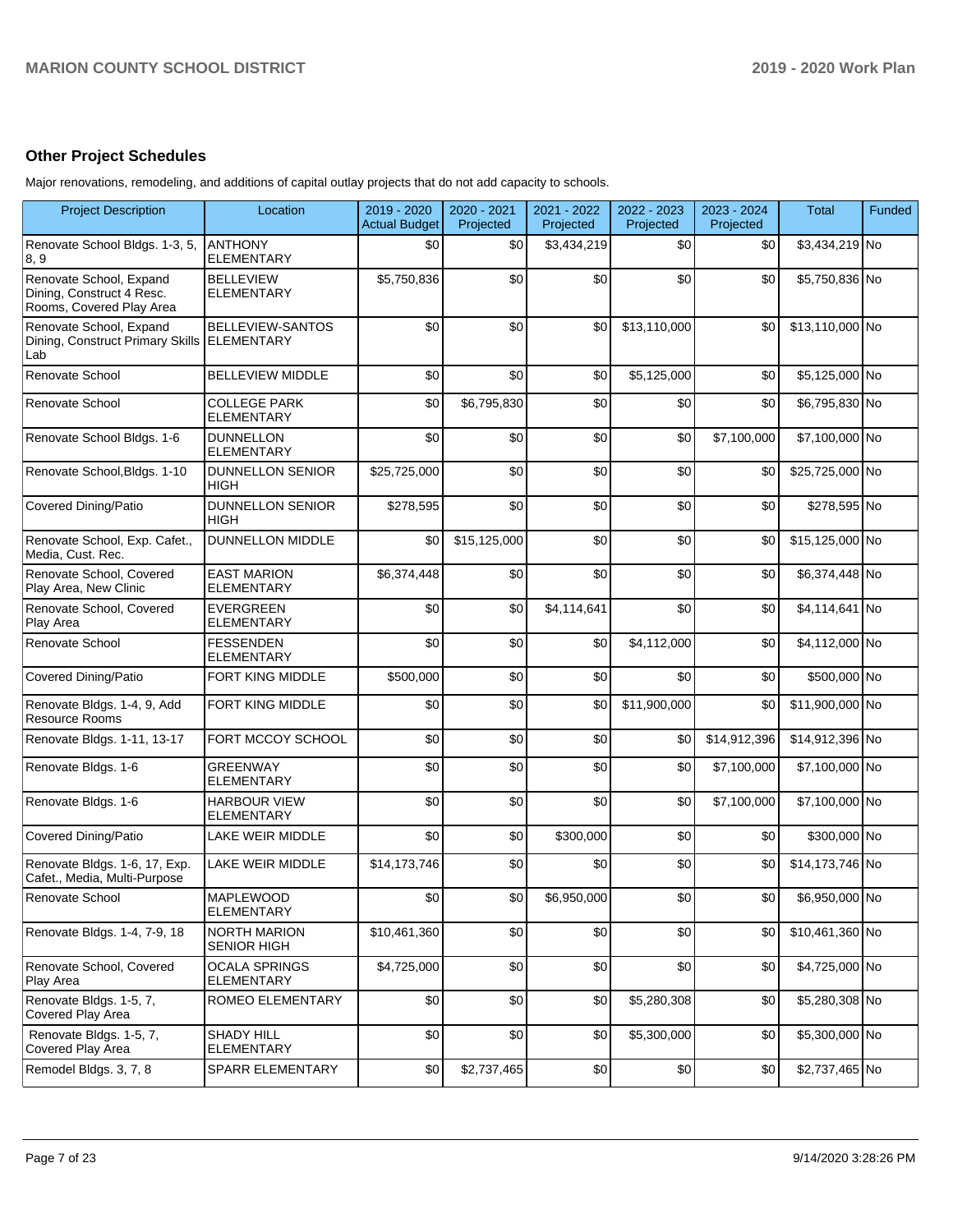| New Music Room                                                        | STANTON-WEIRSDALE<br><b>ELEMENTARY</b>                     | \$0         | \$0         | \$0         | \$0         | \$1,234,866 | \$1,234,866 Yes |  |
|-----------------------------------------------------------------------|------------------------------------------------------------|-------------|-------------|-------------|-------------|-------------|-----------------|--|
| Renovate Bldgs. 1-6                                                   | SUNRISE ELEMENTARY                                         | \$0         | \$0         | \$5,700,000 | \$0         | \$0         | \$5,700,000 No  |  |
| Covered Play Area                                                     | <b>WYOMINA PARK</b><br><b>ELEMENTARY</b>                   | \$0         | \$0         | \$500,000   | \$0         | \$0         | \$500,000 No    |  |
| Re-roof Bldgs. 1 & 2                                                  | <b>COLLIER FDLRS</b><br><b>CENTER</b>                      | \$300,000   | \$0         | \$0         | \$0         | \$0         | \$300,000 No    |  |
| Upgrade Energy Management<br>System                                   | FORT MCCOY SCHOOL                                          | \$0         | \$210,000   | \$0         | \$0         | \$0         | \$210,000 No    |  |
| Replace Metal Roof & Gutters<br>Bldgs. 1 & 2 NW Transportation        | <b>NORTHWEST</b><br><b>TRANSPORTATION</b><br><b>CENTER</b> | \$0         | \$750,000   | \$0         | \$0         | \$0         | \$750,000 Yes   |  |
| <b>HVAC Upgrades</b>                                                  | <b>EMERALD SHORES</b><br>ELEMENTARY                        | \$0         | \$0         | \$0         | \$2,400,000 | \$0         | \$2,400,000 Yes |  |
| <b>HVAC Upgrades</b>                                                  | <b>HARBOUR VIEW</b><br><b>ELEMENTARY</b>                   | \$0         | \$0         | \$0         | \$0         | \$2,910,000 | \$2,910,000 Yes |  |
| NW Transportation, HVAC<br>Upgrades                                   | <b>NORTHWEST</b><br><b>TRANSPORTATION</b><br><b>CENTER</b> | \$0         | \$435,000   | \$0         | \$0         | \$0         | \$435,000 Yes   |  |
| <b>HVAC Upgrades</b>                                                  | <b>ROMEO ELEMENTARY</b>                                    | \$0         | \$0         | \$0         | \$3,155,000 | \$0         | \$3,155,000 No  |  |
| District - Wide Covered<br>Walkways                                   | Location not specified                                     | \$300,000   | \$0         | \$0         | \$0         | \$0         | \$300,000 No    |  |
| Permanent Classroom Wall<br>Installation                              | <b>EAST MARION</b><br>ELEMENTARY                           | \$0         | \$0         | \$0         | \$0         | \$4,000,000 | \$4,000,000 No  |  |
| <b>Expand Parking</b>                                                 | <b>MAPLEWOOD</b><br><b>ELEMENTARY</b>                      | \$0         | \$0         | \$120,000   | \$0         | \$0         | \$120,000 No    |  |
| Renovate Bldgs. 1, 3-6, 8                                             | <b>OAKCREST</b><br><b>ELEMENTARY</b>                       | \$0         | \$0         | \$0         | \$0         | \$2,450,000 | \$2,450,000 No  |  |
| <b>District Wide Security Fencing</b><br>Grant                        | Location not specified                                     | \$420,906   | \$0         | \$0         | \$0         | \$0         | \$420,906 Yes   |  |
| HVAC Upgrades Bldgs. 1-8                                              | <b>BELLEVIEW MIDDLE</b>                                    | \$7,200,000 | \$0         | \$0         | \$0         | \$0         | \$7,200,000 No  |  |
| <b>HVAC Upgrades</b>                                                  | <b>BELLEVIEW SENIOR</b><br>HIGH                            | \$0         | \$0         | \$0         | \$0         | \$8,571,758 | \$8,571,758 No  |  |
| <b>HVAC Upgrades</b>                                                  | <b>COLLEGE PARK</b><br><b>ELEMENTARY</b>                   | \$0         | \$0         | \$0         | \$0         | \$2,950,000 | \$2,950,000 No  |  |
| Re-roof Main Bldg (shingles)                                          | <b>MARION</b><br>SUPERINTENDENT'S<br><b>OFFICE</b>         | \$191,054   | \$0         | \$0         | \$0         | \$0         | \$191,054 Yes   |  |
| <b>HVAC Upgrades</b>                                                  | <b>DUNNELLON</b><br><b>ELEMENTARY</b>                      | \$0         | \$0         | \$0         | \$1,844,692 | \$1,030,308 | \$2,875,000 Yes |  |
| <b>HVAC Upgrades to Chilled</b><br>Water System & Electric<br>Service | <b>MARION TECHNICAL</b><br><b>INSTITUTE</b>                | \$2,650,000 | \$2,000,000 | \$0         | \$0         | \$0         | \$4,650,000 Yes |  |
| <b>HVAC Upgrades</b>                                                  | REDDICK-COLLIER<br><b>ELEMENTARY</b>                       | \$0         | \$0         | \$0         | \$0         | \$2,650,000 | \$2,650,000 No  |  |
| Renovate Bldg 1, Improve<br>Infrastructure & Life Safety              | <b>MARION TECHNICAL</b><br><b>COLLEGE</b>                  | \$6,125,000 | \$0         | \$0         | \$0         | \$0         | \$6,125,000 No  |  |
| <b>HVAC Upgrades</b>                                                  | <b>MAPLEWOOD</b><br>ELEMENTARY                             | \$0         | \$0         | \$0         | \$3,150,000 | \$0         | \$3,150,000 No  |  |
| New Music & Art, Resc Rms,<br><b>Minor Renovations</b>                | <b>EIGHTH STREET</b><br><b>ELEMENTARY</b>                  | \$0         | \$0         | \$777,864   | \$0         | \$0         | \$777,864 No    |  |
| Renovate School, Covered<br>Play Area                                 | <b>EMERALD SHORES</b><br><b>ELEMENTARY</b>                 | \$0         | \$0         | \$4,114,641 | \$0         | \$0         | \$4,114,641 No  |  |
| Renovate Bldgs. 1-2 and 12                                            | HILLCREST<br>EXCEPTIONAL ED<br><b>CENTER</b>               | \$1,550,000 | \$0         | \$0         | \$0         | \$0         | \$1,550,000 No  |  |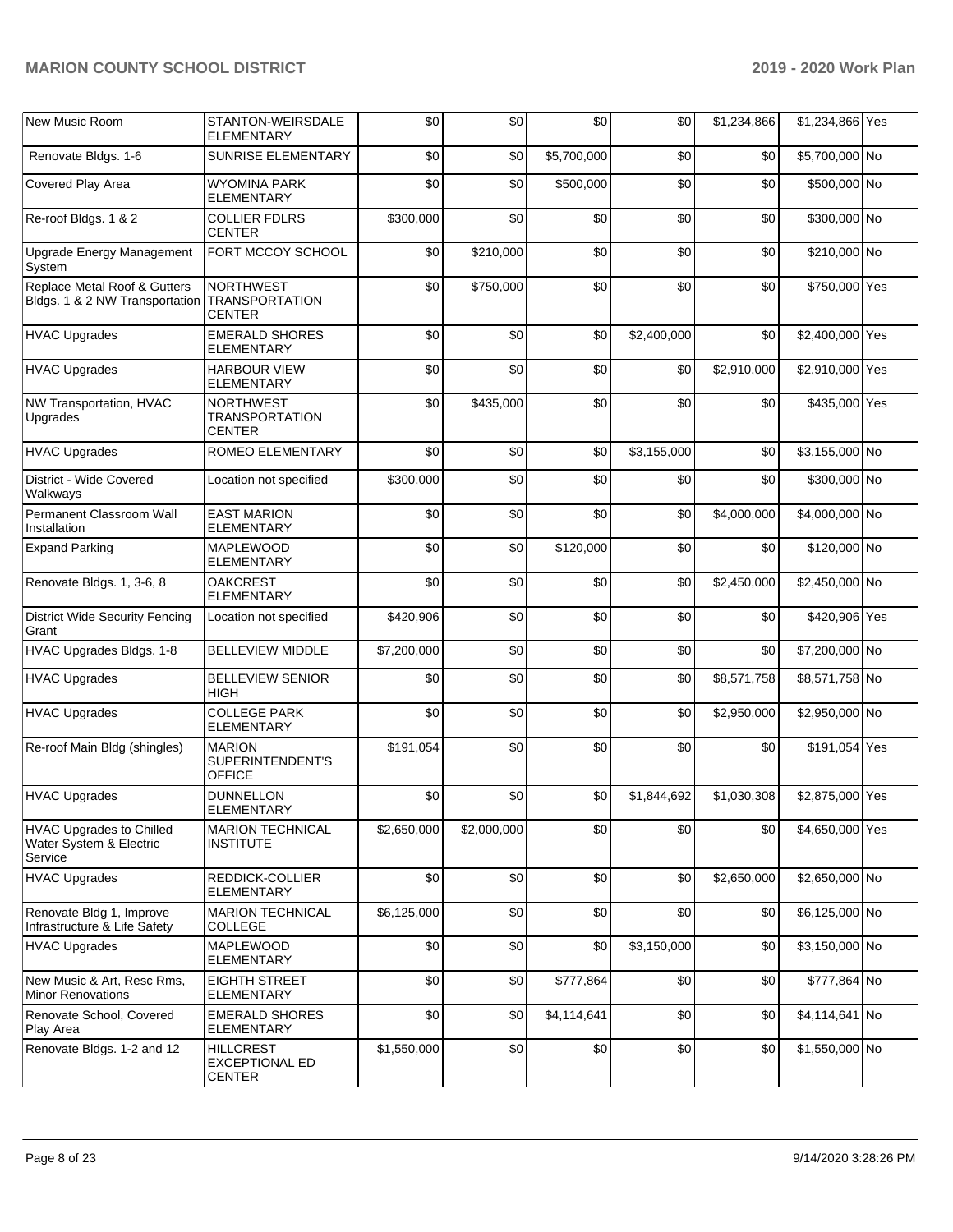| <b>Covered Dining</b>                                                                                                     | <b>NORTH MARION</b><br><b>SENIOR HIGH</b>                  | \$0         | \$400,000   | \$0         | \$0         | \$0          | \$400,000 No    |  |
|---------------------------------------------------------------------------------------------------------------------------|------------------------------------------------------------|-------------|-------------|-------------|-------------|--------------|-----------------|--|
| Covered Play Area                                                                                                         | WARD-HIGHLANDS<br><b>ELEMENTARY</b>                        | \$0         | \$0         | \$500,000   | \$0         | \$0          | \$500,000 No    |  |
| Owner FF&E & Site Work for<br>New Art, Music, Science, Skills<br>labs & 10 Classroom Addition                             | <b>WYOMINA PARK</b><br><b>ELEMENTARY</b>                   | \$76,607    | \$0         | \$0         | \$0         | \$0          | \$76,607 Yes    |  |
| HVAC Upgrades Bldgs 16-18                                                                                                 | <b>HOWARD MIDDLE</b>                                       | \$0         | \$0         | \$2,122,409 | \$0         | \$0          | \$2,122,409 Yes |  |
| Renovate Bldgs. 1 & 2                                                                                                     | <b>NORTH MARION</b><br><b>MIDDLE</b>                       | \$0         | \$0         | \$0         | \$0         | \$11,170,216 | \$11,170,216 No |  |
| <b>HVAC Upgrades</b>                                                                                                      | PHOENIX CENTER                                             | \$337,500   | \$0         | \$0         | \$0         | \$0          | \$337,500 No    |  |
| <b>District Wide Drop Ceilings</b>                                                                                        | Location not specified                                     | \$0         | \$100,000   | \$100,000   | \$25,000    | \$25,000     | \$250,000 No    |  |
| District Wide EMS Controls,<br>Repairs/Upgrades                                                                           | Location not specified                                     | \$10,000    | \$25,000    | \$60,000    | \$35,000    | \$100,000    | \$230,000 No    |  |
| <b>District Wide Bath Partitions</b>                                                                                      | Location not specified                                     | \$15,000    | \$0         | \$0         | \$0         | \$0          | \$15,000 No     |  |
| District Wide Door/Hardware<br>Replacement                                                                                | Location not specified                                     | \$0         | \$50,000    | \$25,000    | \$45,000    | \$50,000     | \$170,000 No    |  |
| New Cafeteria, Remodel Old<br>Cafeteria and Kitchen to other<br>uses                                                      | <b>NORTH MARION</b><br><b>SENIOR HIGH</b>                  | \$4,612,425 | \$0         | \$0         | \$0         | \$0          | \$4,612,425 Yes |  |
| Re-roof Buildings 1, 8, 14-16                                                                                             | <b>VANGUARD SENIOR</b><br>HIGH                             | \$0         | \$0         | \$0         | \$0         | \$1,000,000  | \$1,000,000 Yes |  |
| Re-roof Bldgs. 1-6                                                                                                        | <b>BOOSTER STADIUM</b>                                     | \$0         | \$75,000    | \$0         | \$0         | \$0          | \$75,000 No     |  |
| Replace Metal Roof Maint)                                                                                                 | <b>CENTRAL WAREHOUSE</b>                                   | \$508,350   | \$0         | \$0         | \$0         | \$0          | \$508,350 Yes   |  |
| District Wide Lighting Upgrades                                                                                           | Location not specified                                     | \$300,000   | \$300,000   | \$300,000   | \$300,000   | \$300,000    | \$1,500,000 No  |  |
| <b>HVAC Upgrades</b>                                                                                                      | <b>GREENWAY</b><br><b>ELEMENTARY</b>                       | \$0         | \$0         | \$0         | \$2,300,000 | \$0          | \$2,300,000 No  |  |
| Re-finish Pool and Upgrade<br>Pool Lighting                                                                               | <b>HILLCREST</b><br><b>EXCEPTIONAL ED</b><br><b>CENTER</b> | \$0         | \$28,653    | \$0         | \$0         | \$0          | \$28,653 Yes    |  |
| Replace Windows Buildings 1,<br>8, 18                                                                                     | NORTH MARION<br><b>SENIOR HIGH</b>                         | \$0         | \$0         | \$0         | \$0         | \$385,000    | \$385,000 Yes   |  |
| Re-finish Metal Roof Coating                                                                                              | ROMEO ELEMENTARY                                           | \$0         | \$0         | \$625,000   | \$0         | \$0          | \$625,000 No    |  |
| Covered Play Area                                                                                                         | SPARR ELEMENTARY                                           | \$0         | \$0         | \$325,000   | \$0         | \$0          | \$325,000 No    |  |
| District Wide Add HVAC in<br>Middle School and Elementary<br>Gymnasiums (BMS, FKMS,<br>HMS, LWMS, NMMS, OMS,<br>BSE, FES) | Location not specified                                     | \$0         | \$0         | \$3,000,000 | \$0         | \$0          | \$3,000,000 No  |  |
| Expand Cafeteria/Multi-purpose                                                                                            | <b>DUNNELLON SENIOR</b><br><b>HIGH</b>                     | \$3,750,000 | \$0         | \$0         | \$0         | \$0          | \$3,750,000 No  |  |
| Renovate Bldgs. 1-3, 5                                                                                                    | <b>SUPPORT SERVICES</b><br><b>CENTER</b>                   | \$0         | \$0         | \$0         | \$4,650,000 | \$0          | \$4,650,000 No  |  |
| New Dining Facility, Covered<br>Dining, Custodial Receiving                                                               | <b>OSCEOLA MIDDLE</b>                                      | \$3,000,000 | \$268,021   | \$0         | \$0         | \$0          | \$3,268,021 Yes |  |
| Renovate Bldgs. 1, 6, New<br>Resource Rooms (4), ESE-FT                                                                   | <b>WYOMINA PARK</b><br><b>ELEMENTARY</b>                   | \$0         | \$6,339,502 | \$0         | \$2,961,818 | \$0          | \$9,301,320 No  |  |
| <b>Construct Covered Play Area</b>                                                                                        | <b>COLLEGE PARK</b><br><b>ELEMENTARY</b>                   | \$0         | \$275,000   | \$0         | \$0         | \$0          | \$275,000 No    |  |
| Renovate All Buildings                                                                                                    | <b>MARION</b><br>SUPERINTENDENT'S<br><b>OFFICE</b>         | \$0         | \$0         | \$3,480,000 | \$0         | \$0          | \$3,480,000 No  |  |
| <b>Construct Covered Play Area</b>                                                                                        | DR N H JONES<br><b>ELEMENTARY</b>                          | \$0         | \$0         | \$0         | \$325,000   | \$0          | \$325,000 No    |  |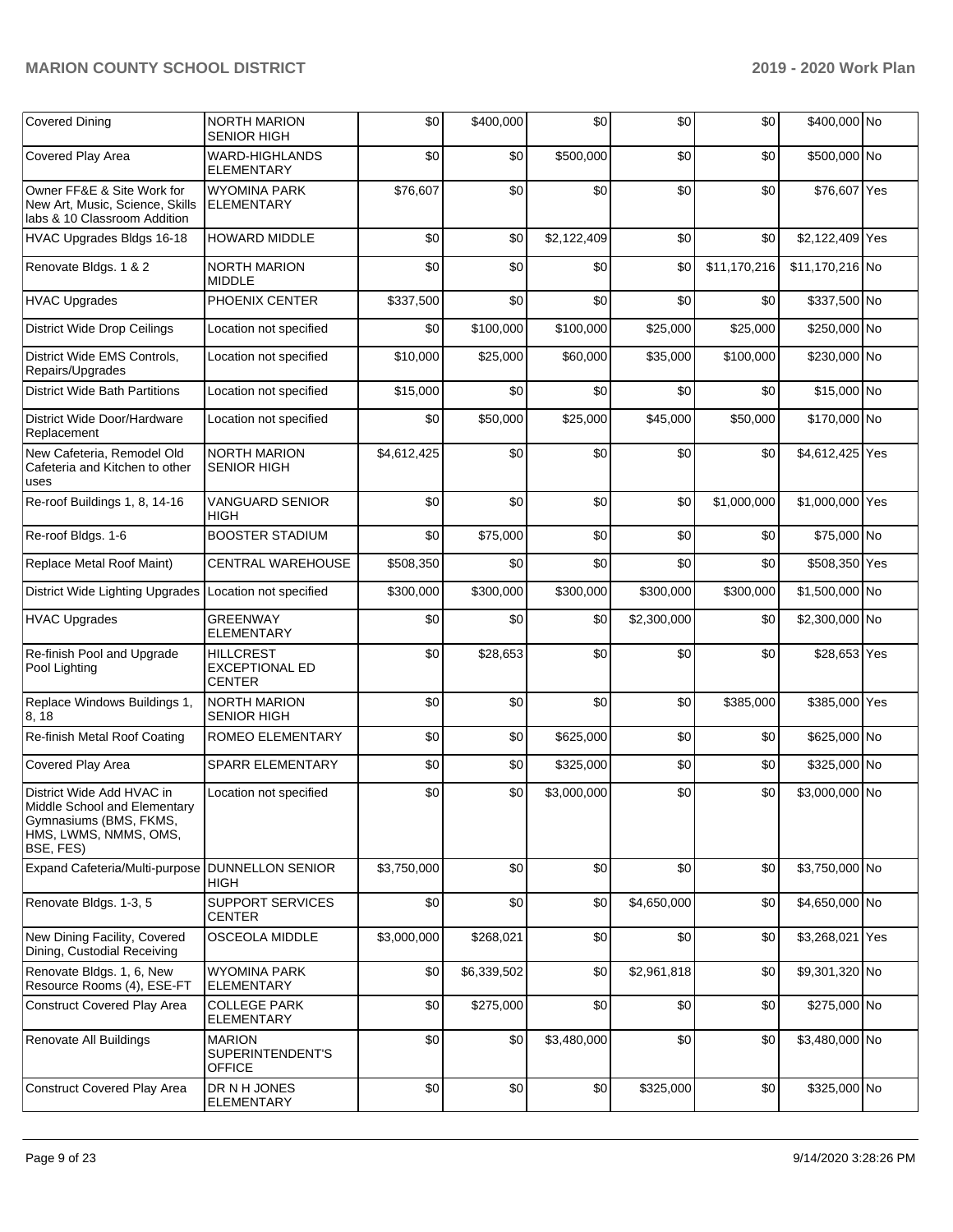| Renovate Bldgs. 1-3                                                             | FINANCE/PERSONNEL/I<br>TV                                  | \$0         | \$0         | \$0       | \$0         | \$2,212,000  | \$2,212,000 No  |  |
|---------------------------------------------------------------------------------|------------------------------------------------------------|-------------|-------------|-----------|-------------|--------------|-----------------|--|
| New Dining/Multi-Purpose<br>Facility, Convert Old Dining to<br><b>ESE Rooms</b> | <b>FORT KING MIDDLE</b>                                    | \$0         | \$0         | \$0       | \$5,111,000 | \$0          | \$5,111,000 No  |  |
| Covered Play Area                                                               | FORT MCCOY SCHOOL                                          | \$0         | \$300,000   | \$0       | \$0         | \$0          | \$300,000 No    |  |
| Covered Play Area                                                               | <b>HARBOUR VIEW</b><br><b>ELEMENTARY</b>                   | \$0         | \$300,000   | \$0       | \$0         | \$0          | \$300,000 No    |  |
| Renovate Bldgs. 1-3                                                             | <b>HOWARD ACADEMY</b>                                      | \$0         | \$2,785,000 | \$0       | \$0         | \$0          | \$2,785,000 No  |  |
| Renovate Bldgs. 14-16                                                           | <b>HOWARD MIDDLE</b>                                       | \$0         | \$0         | \$0       | \$3,578,872 | \$0          | \$3,578,872 No  |  |
| Covered Play Area                                                               | <b>OAKCREST</b><br><b>ELEMENTARY</b>                       | \$0         | \$0         | \$0       | \$0         | \$632,939    | \$632,939 No    |  |
| Renovate Bldgs. 1-7                                                             | <b>OSCEOLA MIDDLE</b>                                      | \$0         | \$0         | \$0       | \$0         | \$10,273,000 | \$10,273,000 No |  |
| Renovate Bldgs. 1-2                                                             | STANTON-WEIRSDALE<br><b>ELEMENTARY</b>                     | \$0         | \$2,609,331 | \$0       | \$0         | \$0          | \$2,609,331 No  |  |
| Covered Play Area                                                               | <b>SUNRISE ELEMENTARY</b>                                  | \$0         | \$0         | \$500,000 | \$0         | \$0          | \$500,000 No    |  |
| Renovate Bldg. 1                                                                | <b>THELMA PARKER</b><br><b>CENTER</b>                      | \$0         | \$0         | \$0       | \$2,300,000 | \$0          | \$2,300,000 No  |  |
| Liberty Middle - Enclose Open<br>Bay                                            | <b>NORTHWEST</b><br><b>TRANSPORTATION</b><br><b>CENTER</b> | \$350,000   | \$0         | \$0       | \$0         | \$0          | \$350,000 No    |  |
| Develop Adjacent Property for<br><b>Physical Education</b>                      | VANGUARD SENIOR<br><b>HIGH</b>                             | \$0         | \$2,750,000 | \$0       | \$0         | \$0          | \$2,750,000 No  |  |
| Replace Cafeteria CW Air<br>Handler                                             | BELLEVIEW-SANTOS<br><b>ELEMENTARY</b>                      | \$75,000    | \$0         | \$0       | \$0         | \$0          | \$75,000 No     |  |
| <b>HVAC Replacement</b>                                                         | <b>DUNNELLON SENIOR</b><br>HIGH                            | \$4,991,808 | \$0         | \$0       | \$0         | \$0          | \$4,991,808 Yes |  |
| <b>Electrical System Upgrades</b>                                               | <b>FESSENDEN</b><br><b>ELEMENTARY</b>                      | \$22,256    | \$2,000,000 | \$0       | \$0         | \$0          | \$2,022,256 Yes |  |
| District-Wide ADA Compliance                                                    | Location not specified                                     | \$0         | \$25,000    | \$25,000  | \$30,000    | \$25,000     | \$105,000 No    |  |
| District-Wide HVAC/Wall Hung<br>Unit Upgrades                                   | Location not specified                                     | \$0         | \$0         | \$0       | \$40,000    | \$50,000     | \$90,000 No     |  |
| District-Wide Flooring<br>Replacement                                           | Location not specified                                     | \$288,843   | \$200,000   | \$0       | \$0         | \$0          | \$488,843 Yes   |  |
| District-Wide Painting                                                          | Location not specified                                     | \$0         | \$0         | \$75,000  | \$120,000   | \$125,000    | \$320,000 No    |  |
| District-Wide Playgrounds                                                       | Location not specified                                     | \$111,155   | \$0         | \$0       | \$0         | \$0          | \$111,155 Yes   |  |
| District-Wide Playgrounds                                                       | Location not specified                                     | \$0         | \$50,000    | \$50,000  | \$25,000    | \$25,000     | \$150,000 No    |  |
| District-Wide Concrete/Asphalt<br>Resurfacing & Striping                        | Location not specified                                     | \$100,000   | \$111,565   | \$100,000 | \$100,000   | \$200,000    | \$611,565 No    |  |
| District-Wide Safety-to-Life                                                    | Location not specified                                     | \$13,126    | \$100,000   | \$0       | \$0         | \$0          | \$113,126 Yes   |  |
| <b>District Wide Storage Facilities</b>                                         | Location not specified                                     | \$0         | \$304,000   | \$332,850 | \$0         | \$0          | \$636,850 No    |  |
| Resurface Asphalt Parking                                                       | <b>BELLEVIEW MIDDLE</b>                                    | \$0         | \$0         | \$0       | \$182,000   | \$0          | \$182,000 No    |  |
| Resurface Asphalt Parking                                                       | <b>BELLEVIEW SENIOR</b><br><b>HIGH</b>                     | \$0         | \$0         | \$0       | \$0         | \$265,000    | \$265,000 No    |  |
| Water Source HVAC<br>Upgrade/Replacement                                        | <b>MARION TECHNICAL</b><br>COLLEGE                         | \$0         | \$0         | \$0       | \$0         | \$3,235,000  | \$3,235,000 No  |  |
| Upgrade/Replace Cafeteria<br><b>HVAC</b>                                        | <b>DUNNELLON MIDDLE</b>                                    | \$0         | \$755,000   | \$0       | \$0         | \$0          | \$755,000 Yes   |  |
| <b>HVAC Upgrades</b>                                                            | <b>EIGHTH STREET</b><br><b>ELEMENTARY</b>                  | \$0         | \$0         | \$0       | \$0         | \$4,235,000  | \$4,235,000 No  |  |
| <b>EMS Upgrades</b>                                                             | HOWARD MIDDLE                                              | \$0         | \$0         | \$0       | \$0         | \$120,000    | \$120,000 No    |  |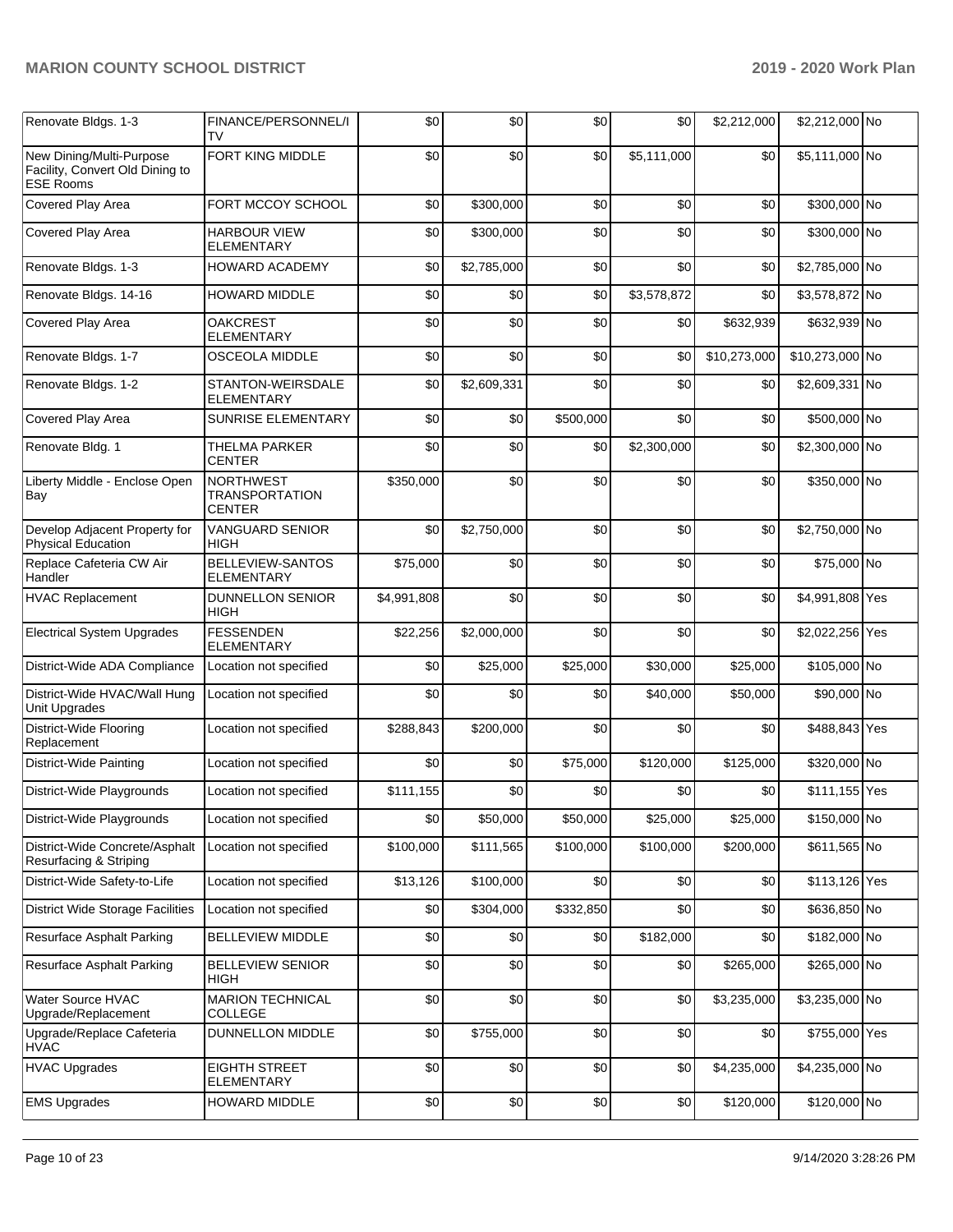| Resurface Asphalt Track                                                   | <b>LAKE WEIR SENIOR</b><br>HIGH                                             | \$0         | \$0         | \$0       | \$0         | \$143,000   | \$143,000 No    |     |
|---------------------------------------------------------------------------|-----------------------------------------------------------------------------|-------------|-------------|-----------|-------------|-------------|-----------------|-----|
| <b>HVAC Upgrades</b>                                                      | <b>MADISON STREET</b><br>ACADEMY OF VISUAL<br>AND PERFORMING<br><b>ARTS</b> | \$0         | \$0         | \$0       | \$3,200,000 | \$0         | \$3,200,000 No  |     |
| Pool Room Dehumidifier<br>Replacement                                     | <b>MAPLEWOOD</b><br><b>ELEMENTARY</b>                                       | \$0         | \$0         | \$0       | \$0         | \$245,000   | \$245,000 No    |     |
| HVAC Upgrades to Buildings 1-<br>5                                        | <b>OSCEOLA MIDDLE</b>                                                       | \$0         | \$0         | \$0       | \$2,867,944 | \$0         | \$2,867,944 Yes |     |
| HVAC Upgrades & Re-roof<br>Bldg. 1                                        | <b>SUPPORT SERVICES</b><br><b>CENTER</b>                                    | \$982,731   | \$0         | \$0       | \$0         | \$0         | \$982,731 Yes   |     |
| <b>HVAC Upgrades</b>                                                      | <b>WEST PORT SENIOR</b><br>HIGH                                             | \$0         | \$0         | \$0       | \$8,500,000 | \$0         | \$8,500,000 No  |     |
| <b>Lighting Replacement</b>                                               | CENTRAL WAREHOUSE                                                           | \$79,988    | \$0         | \$0       | \$0         | \$0         | \$79,988 Yes    |     |
| District-Wide EMS Upgrade<br>Portables                                    | Location not specified                                                      | \$0         | \$300,000   | \$0       | \$0         | \$0         | \$300,000 No    |     |
| District Wide Portable Repairs,<br>Siding, HVAC, etc.                     | Location not specified                                                      | \$0         | \$50,000    | \$25,000  | \$25,000    | \$0         | \$100,000 No    |     |
| <b>EMS Upgrades</b>                                                       | <b>MARION TECHNICAL</b><br><b>COLLEGE</b>                                   | \$0         | \$150,000   | \$0       | \$0         | \$0         | \$150,000 No    |     |
| District Wide EMS Upgrades<br>Main System                                 | <b>SUPPORT SERVICES</b><br><b>CENTER</b>                                    | \$3,794     | \$0         | \$0       | \$0         | \$0         | \$3,794 Yes     |     |
| <b>Replace Electric Transformers</b>                                      | FORT MCCOY SCHOOL                                                           | \$0         | \$0         | \$0       | \$500,000   | \$0         | \$500,000 Yes   |     |
| Upgrade HVAC Chillers and<br>Pumps                                        | <b>OAKCREST</b><br><b>ELEMENTARY</b>                                        | \$7,047     | \$0         | \$0       | \$0         | \$0         | \$7,047 Yes     |     |
| District Wide Pressure Washing Location not specified                     |                                                                             | \$0         | \$0         | \$25,000  | \$25,000    | \$50,000    | \$100,000 No    |     |
| <b>HVAC Upgrades</b>                                                      | <b>EVERGREEN</b><br><b>ELEMENTARY</b>                                       | \$2,138,373 | \$0         | \$0       | \$0         | \$0         | \$2,138,373 Yes |     |
| <b>HVAC Upgrades DX Systems</b>                                           | <b>MARION TECHNICAL</b><br><b>INSTITUTE</b>                                 | \$0         | \$1,875,000 | \$0       | \$0         | \$0         | \$1,875,000 Yes |     |
| Replace ceilings and lights<br>bldgs. 3, 4, 8, 18                         | <b>NORTH MARION</b><br><b>SENIOR HIGH</b>                                   | \$0         | \$0         | \$0       | \$0         | \$554,138   | \$554,138 Yes   |     |
| Re-pave main parking lot                                                  | <b>NORTHWEST</b><br><b>TRANSPORTATION</b><br><b>CENTER</b>                  | \$0         | \$684,595   | \$0       | \$0         | \$0         | \$684,595 Yes   |     |
| <b>District-Wide Security Fencing</b><br>2017-18                          | Location not specified                                                      | \$251,981   | \$0         | \$0       | \$0         | \$0         | \$251,981       | Yes |
| Replace Covered Walkways                                                  | <b>DUNNELLON MIDDLE</b>                                                     | \$774,437   | \$0         | \$0       | \$0         | \$0         | \$774,437 Yes   |     |
| Remodel Buildings 1, 3, 4, & 6                                            | <b>MARION TECHNICAL</b><br><b>INSTITUTE</b>                                 | \$0         | \$651,694   | \$0       | \$0         | \$0         | \$651,694 No    |     |
| Remodel Back Bay and Minor<br>Renovations                                 | SUPPORT SERVICES<br><b>CENTER</b>                                           | \$198,494   | \$0         | \$0       | \$0         | \$0         | \$198,494 Yes   |     |
| Dunnellon - Covered Repair<br>Facility                                    | <b>NORTHWEST</b><br><b>TRANSPORTATION</b><br><b>CENTER</b>                  | \$0         | \$0         | \$0       | \$413,096   | \$0         | \$413,096 Yes   |     |
| Construct New Cafeteria,<br>Remodel Old Cafeteria & Kit. to<br>other uses | <b>WYOMINA PARK</b><br><b>ELEMENTARY</b>                                    | \$0         | \$0         | \$0       | \$0         | \$5,000,000 | \$5,000,000 Yes |     |
| District-Wide Flooring<br>Replacement                                     | Location not specified                                                      | \$0         | \$0         | \$100,215 | \$225,000   | \$50,000    | \$375,215 No    |     |
| District-Wide EMS Upgrades<br>Portables                                   | Location not specified                                                      | \$246,574   | \$0         | \$0       | \$0         | \$0         | \$246,574 Yes   |     |
| <b>District-Wide Security Fencing</b><br>Grant                            | Location not specified                                                      | \$0         | \$430,820   | \$0       | \$231,492   | \$380,000   | \$1,042,312 No  |     |
| District-Wide Gutter<br>Replacement                                       | Location not specified                                                      | \$0         | \$100,000   | \$200,000 | \$50,000    | \$50,000    | \$400,000 No    |     |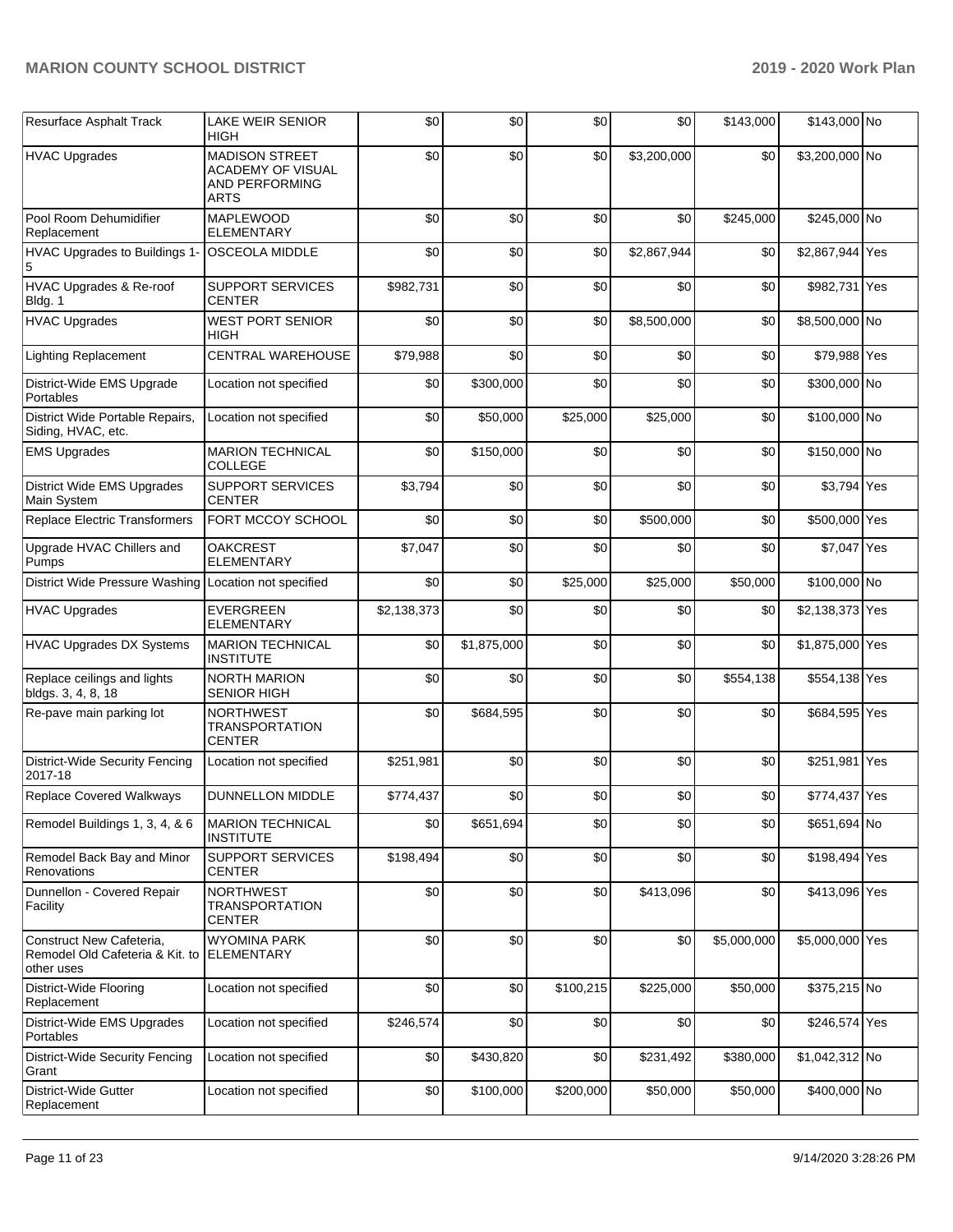| District-Wide Safety-To-Life                                               | Location not specified                                     | \$0       | \$0         | \$140,000   | \$140,000   | \$150,000   | \$430,000 No    |  |
|----------------------------------------------------------------------------|------------------------------------------------------------|-----------|-------------|-------------|-------------|-------------|-----------------|--|
| District-Wide Storage Facilities                                           | Location not specified                                     | \$600,000 | \$0         | \$0         | \$0         | \$0         | \$600,000 Yes   |  |
| New Music & Art, Resource<br>Rooms, Minor Renovations                      | <b>EIGHTH STREET</b><br><b>ELEMENTARY</b>                  | \$0       | \$0         | \$0         | \$1,650,000 | \$0         | \$1,650,000 Yes |  |
| Remodel Buildings 1, 3, 4, 6, &<br>14                                      | <b>MARION TECHNICAL</b><br><b>INSTITUTE</b>                | \$799,070 | \$0         | \$0         | \$0         | \$0         | \$799,070 Yes   |  |
| <b>HVAC Upgrades</b>                                                       | <b>EAST MARION</b><br><b>ELEMENTARY</b>                    | \$0       | \$0         | \$1,650,000 | \$0         | \$60,000    | \$1,710,000 No  |  |
| Refinish Fire Egress Stairs                                                | <b>EIGHTH STREET</b><br><b>ELEMENTARY</b>                  | \$32,500  | \$0         | \$0         | \$0         | \$0         | \$32,500 No     |  |
| <b>HVAC Chiller Replacement</b>                                            | FOREST HIGH SCHOOL<br>(NEW)                                | \$548,202 | \$0         | \$0         | \$0         | \$0         | \$548,202 Yes   |  |
| <b>HVAC Upgrades</b>                                                       | FORT MCCOY SCHOOL                                          | \$0       | \$0         | \$0         | \$4,220,000 | \$65,000    | \$4,285,000 No  |  |
| Replace Media Center Skylight<br>and Re-roof/Replace Covered<br>Walks      | FORT MCCOY SCHOOL                                          | \$100,000 | \$250,000   | \$0         | \$0         | \$0         | \$350,000 Yes   |  |
| <b>Cooling Tower</b><br>Replacement/Upgrade                                | <b>HARBOUR VIEW</b><br><b>ELEMENTARY</b>                   | \$641,018 | \$0         | \$0         | \$0         | \$0         | \$641,018 Yes   |  |
| Replace Windows Bldg. 1                                                    | LAKE WEIR MIDDLE                                           | \$400,000 | \$0         | \$0         | \$0         | \$0         | \$400,000 No    |  |
| Replace Kitchen Floors and<br>Sanitary Sewer                               | LAKE WEIR MIDDLE                                           | \$445,000 | \$0         | \$0         | \$0         | \$0         | \$445,000 No    |  |
| Re-Roof Buildings 3-7 and<br><b>Covered Walkways</b>                       | <b>LAKE WEIR SENIOR</b><br>HIGH                            | \$0       | \$0         | \$0         | \$0         | \$2,567,364 | \$2,567,364 Yes |  |
| HVAC Upgrades Bldgs. 4, 6                                                  | <b>LAKE WEIR SENIOR</b><br><b>HIGH</b>                     | \$0       | \$0         | \$0         | \$0         | \$475,000   | \$475,000 Yes   |  |
| Gutter Replacement                                                         | <b>MAPLEWOOD</b><br><b>ELEMENTARY</b>                      | \$0       | \$0         | \$130,218   | \$0         | \$0         | \$130,218 No    |  |
| Replace Plumbing System                                                    | <b>MARION TECHNICAL</b><br><b>INSTITUTE</b>                | \$0       | \$1,000,000 | \$0         | \$0         | \$0         | \$1,000,000 Yes |  |
| Replace Fire Alarm System                                                  | <b>MARION TECHNICAL</b><br><b>INSTITUTE</b>                | \$700,146 | \$0         | \$0         | \$0         | \$0         | \$700,146 Yes   |  |
| <b>Install Soffits</b>                                                     | <b>OAKCREST</b><br><b>ELEMENTARY</b>                       | \$0       | \$225,000   | \$0         | \$0         | \$0         | \$225,000 No    |  |
| Auditorium Stage Wall and<br><b>Ceiling Repairs</b>                        | <b>OSCEOLA MIDDLE</b>                                      | \$11,670  | \$0         | \$0         | \$0         | \$0         | \$11,670 Yes    |  |
| District-Wide Elementary<br>prototype Breezeway Soffit<br>Installation (9) | Location not specified                                     | \$0       | \$0         | \$0         | \$600,000   | \$0         | \$600,000 No    |  |
| <b>Construct Additional Storage</b>                                        | <b>NORTHWEST</b><br><b>TRANSPORTATION</b><br><b>CENTER</b> | \$0       | \$0         | \$0         | \$500,000   | \$0         | \$500,000 No    |  |
| New Art, Music, Clinic, Minor<br>Remodeling                                | OSCEOLA MIDDLE                                             | \$0       | \$0         | \$0         | \$1,602,509 | \$0         | \$1,602,509 Yes |  |
| District-Wide Drop Ceilings                                                | Location not specified                                     | \$85,222  | \$0         | \$0         | \$0         | \$0         | \$85,222 Yes    |  |
| District-Wide Pressure Washing Location not specified                      |                                                            | \$100,000 | \$97,997    | \$0         | \$0         | \$0         | \$197,997 Yes   |  |
| Upgrade HVAC Chillers and<br>Pumps                                         | <b>OAKCREST</b><br><b>ELEMENTARY</b>                       | \$0       | \$310,000   | \$0         | \$0         | \$0         | \$310,000 No    |  |
| District-Wide HVAC/Wall Hung<br>Unit Upgrades                              | Location not specified                                     | \$2,522   | \$0         | \$0         | \$0         | \$0         | \$2,522 Yes     |  |
| District-Wide Painting                                                     | Location not specified                                     | \$88,299  | \$100,000   | \$0         | \$0         | \$0         | \$188,299 Yes   |  |
| District-Wide Generator<br>Maintenance                                     | Location not specified                                     | \$20,000  | \$0         | \$0         | \$0         | \$0         | \$20,000 No     |  |
| HVAC Air Handler<br>Replacement (6 units)                                  | BELLEVIEW-SANTOS<br>ELEMENTARY                             | \$345,000 | \$0         | \$0         | \$0         | \$0         | \$345,000 Yes   |  |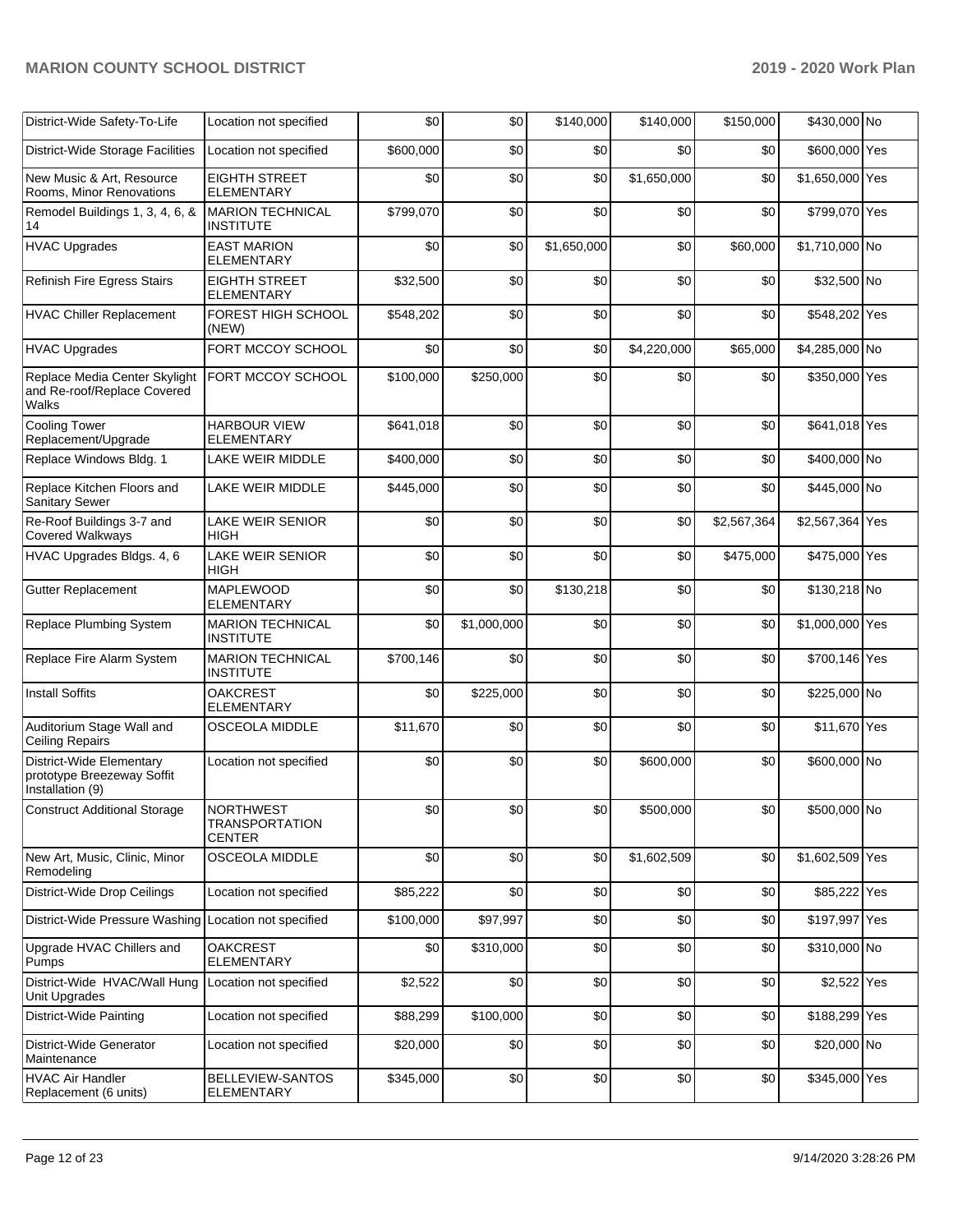| <b>Chiller Repair</b>                                                 | <b>WEST PORT SENIOR</b><br><b>HIGH</b> | \$61,000      | \$0          | \$0         | \$0 | \$0                                                          | \$61,000 Yes    |  |
|-----------------------------------------------------------------------|----------------------------------------|---------------|--------------|-------------|-----|--------------------------------------------------------------|-----------------|--|
| District-Wide Emergency<br>Generator Installation (BHS,<br>BMS, WPHS) | Location not specified                 | \$131,106     | \$0          | \$0         | \$0 | \$0 <sub>1</sub>                                             | \$131,106 Yes   |  |
| NEW Central Warehouse Land                                            | Location not specified                 | \$255,764     | \$0          | \$0         | \$0 | \$0 <sub>1</sub>                                             | \$255,764 Yes   |  |
| NEW Central Warehouse<br>Building                                     | Location not specified                 | \$0           | \$120,000    | \$3,000,000 | \$0 | \$0 <sub>1</sub>                                             | \$3,120,000 Yes |  |
| NEW District Office Land                                              | Location not specified                 | \$1,973,499   | \$0          | \$0         | \$0 | \$0 <sub>1</sub>                                             | \$1,973,499 Yes |  |
| NEW District Office Building                                          | Location not specified                 | \$0           | \$0          | \$5,847,129 | \$0 | \$0 <sub>1</sub>                                             | \$5,847,129 Yes |  |
|                                                                       |                                        | \$117,311,452 | \$54,549,473 |             |     | \$48,749,186   \$102,255,731   \$106,226,985   \$429,092,827 |                 |  |

### **Additional Project Schedules**

Any projects that are not identified in the last approved educational plant survey.

Nothing reported for this section.

### **Non Funded Growth Management Project Schedules**

Schedule indicating which projects, due to planned development, that CANNOT be funded from current revenues projected over the next five years.

Nothing reported for this section.

# **Tracking**

# **Capacity Tracking**

| Location                            | $2019 -$<br><b>2020 Satis.</b><br>Stu. Sta. | Actual<br>$2019 -$<br><b>2020 FISH</b><br>Capacity | Actual<br>$2018 -$<br>2019<br><b>COFTE</b> | # Class<br>Rooms | Actual<br>Average<br>$2019 -$<br>2020 Class<br><b>Size</b> | Actual<br>$2019 -$<br>2020<br><b>Utilization</b> | <b>New</b><br>Stu.<br>Capacity | <b>New</b><br>Rooms to<br>be<br>Added/Re<br>moved | Projected<br>$2023 -$<br>2024<br><b>COFTE</b> | Projected<br>$2023 -$<br>2024<br><b>Utilization</b> | Projected<br>$2023 -$<br>2024 Class<br><b>Size</b> |
|-------------------------------------|---------------------------------------------|----------------------------------------------------|--------------------------------------------|------------------|------------------------------------------------------------|--------------------------------------------------|--------------------------------|---------------------------------------------------|-----------------------------------------------|-----------------------------------------------------|----------------------------------------------------|
| IMARION OAKS<br>IELEMENTARY SCHOOL  | 987                                         | 987                                                | 851                                        | 57               | 15 <sup>1</sup>                                            | 86.00 %                                          |                                |                                                   | 863                                           | 87.00 %                                             | 15                                                 |
| <b>LEGACY ELEMENTARY</b><br> SCHOOL | 859                                         | 859                                                | 792                                        | 47               | 17                                                         | 92.00 %                                          |                                |                                                   | 743                                           | 86.00 %                                             | 16                                                 |
| HOWARD MIDDLE                       | 1,471                                       | 1,323                                              | 1.054                                      | 64               | 16                                                         | 80.00 %                                          |                                |                                                   | 1.117                                         | 84.00 %                                             | 17                                                 |
| IANTHONY<br>IELEMENTARY             | 465                                         | 465                                                | 387                                        | 24               | 16                                                         | 83.00 %                                          | $-62$                          | -3                                                | 385                                           | 96.00 %                                             | 18                                                 |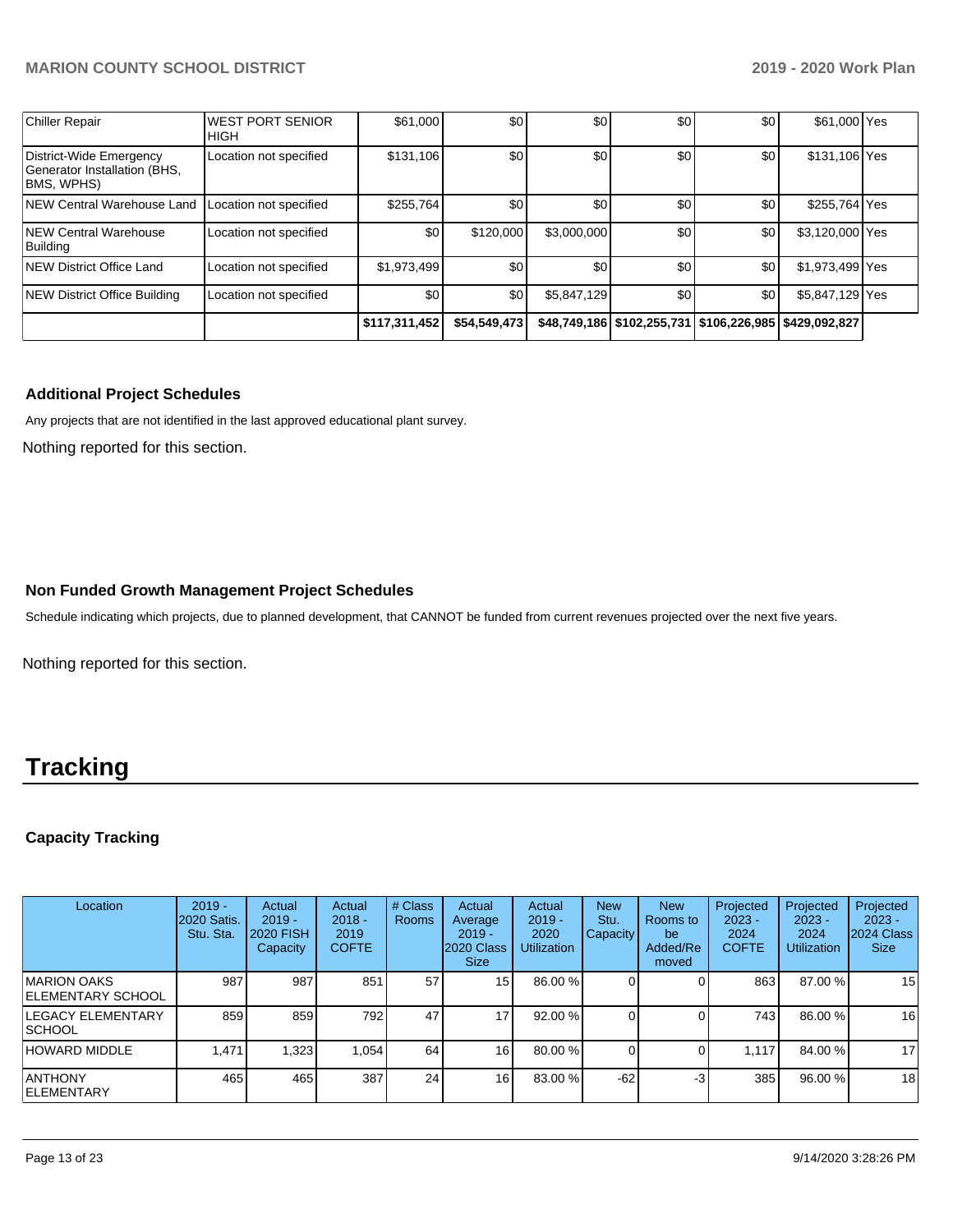| BELLEVIEW<br><b>ELEMENTARY</b>                                                     | 781   | 781   | 684   | 42 | 16 | 88.00 %  | $-36$          | $-2$           | 629   | 84.00 %  | 16             |
|------------------------------------------------------------------------------------|-------|-------|-------|----|----|----------|----------------|----------------|-------|----------|----------------|
| <b>BELLEVIEW-SANTOS</b><br><b>ELEMENTARY</b>                                       | 694   | 694   | 499   | 37 | 13 | 72.00 %  | $\Omega$       | $\Omega$       | 525   | 76.00 %  | 14             |
| <b>REDDICK-COLLIER</b><br><b>ELEMENTARY</b>                                        | 686   | 686   | 385   | 39 | 10 | 56.00 %  | $\Omega$       | $\Omega$       | 304   | 44.00 %  | 8              |
| <b>DUNNELLON MIDDLE</b>                                                            | 1,077 | 969   | 662   | 49 | 14 | 68.00 %  | $\Omega$       | $\mathbf 0$    | 615   | 63.00 %  | 13             |
| <b>EAST MARION</b><br><b>ELEMENTARY</b>                                            | 694   | 694   | 643   | 37 | 17 | 93.00 %  | $\Omega$       | $\Omega$       | 632   | 91.00 %  | 17             |
| EIGHTH STREET<br><b>ELEMENTARY</b>                                                 | 370   | 370   | 401   | 19 | 21 | 108.00%  | $\Omega$       | $\Omega$       | 391   | 106.00%  | 21             |
| <b>FESSENDEN</b><br><b>ELEMENTARY</b>                                              | 428   | 428   | 412   | 24 | 17 | 96.00 %  | 62             | 3              | 469   | 96.00 %  | 17             |
| <b>FORT KING MIDDLE</b>                                                            | 1,449 | 1,304 | 1,075 | 62 | 17 | 82.00 %  | -44            | $-2$           | 1,075 | 85.00 %  | 18             |
| <b>WARD-HIGHLANDS</b><br><b>ELEMENTARY</b>                                         | 821   | 821   | 852   | 44 | 19 | 104.00 % | $\Omega$       | $\Omega$       | 860   | 105.00 % | 20             |
| <b>LAKE WEIR MIDDLE</b>                                                            | 1,423 | 1,280 | 1,117 | 62 | 18 | 87.00 %  | 44             | $\overline{2}$ | 1,277 | 96.00 %  | 20             |
| MADISON STREET<br><b>ACADEMY OF VISUAL</b><br><b>AND PERFORMING</b><br><b>ARTS</b> | 466   | 466   | 448   | 25 | 18 | 96.00 %  | $\Omega$       | $\Omega$       | 434   | 93.00 %  | 17             |
| DR N H JONES<br><b>ELEMENTARY</b>                                                  | 822   | 822   | 687   | 44 | 16 | 84.00%   | $\Omega$       | $\Omega$       | 748   | 91.00%   | 17             |
| <b>NORTH MARION</b><br><b>SENIOR HIGH</b>                                          | 1,793 | 1,703 | 1,244 | 75 | 17 | 73.00 %  | $\Omega$       | $\Omega$       | 1,406 | 83.00 %  | 19             |
| <b>OAKCREST</b><br><b>ELEMENTARY</b>                                               | 849   | 849   | 538   | 48 | 11 | 63.00 %  | $\Omega$       | $\Omega$       | 767   | 90.00 %  | 16             |
| <b>MARION TECHNICAL</b><br><b>INSTITUTE</b>                                        | 401   | 300   | 181   | 18 | 10 | 60.00 %  | $-36$          | $-2$           | 216   | 82.00 %  | 14             |
| <b>OSCEOLA MIDDLE</b>                                                              | 945   | 850   | 967   | 42 | 23 | 114.00%  | $\Omega$       | $\mathbf 0$    | 873   | 103.00 % | 21             |
| <b>SPARR ELEMENTARY</b>                                                            | 494   | 494   | 371   | 27 | 14 | 75.00 %  | $\Omega$       | $\Omega$       | 333   | 67.00 %  | 12             |
| SOUTH OCALA<br><b>ELEMENTARY</b>                                                   | 728   | 728   | 684   | 40 | 17 | 94.00 %  | $\Omega$       | $\Omega$       | 650   | 89.00 %  | 16             |
| STANTON-WEIRSDALE<br><b>ELEMENTARY</b>                                             | 561   | 561   | 501   | 30 | 17 | 89.00 %  | 18             | 1              | 551   | 95.00 %  | 18             |
| <b>WYOMINA PARK</b><br><b>ELEMENTARY</b>                                           | 664   | 664   | 543   | 36 | 15 | 82.00 %  | $\Omega$       | $\Omega$       | 606   | 91.00 %  | 17             |
| VANGUARD SENIOR<br> HIGH                                                           | 1,928 | 1,831 | 1,584 | 77 | 21 | 87.00 %  | $\Omega$       | $\Omega$       | 1.687 | 92.00 %  | 22             |
| <b>HILLCREST</b><br><b>EXCEPTIONAL ED</b><br><b>CENTER</b>                         | 220   | 220   | 186   | 22 | 8  | 85.00 %  | $\Omega$       | 0              | 194   | 88.00 %  | $\overline{9}$ |
| NORTH MARION<br><b>IMIDDLE</b>                                                     | 1,106 | 995   | 806   | 49 | 16 | 81.00%   | $\Omega$       | $\mathbf 0$    | 808   | 81.00%   | 16             |
| LAKE WEIR SENIOR<br> HIGH                                                          | 2,095 | 1,990 | 1,425 | 88 | 16 | 72.00 %  | $\Omega$       | 0              | 1,651 | 83.00 %  | 19             |
| <b>DUNNELLON SENIOR</b><br>HIGH                                                    | 1,225 | 1,102 | 1,124 | 50 | 22 | 102.00%  | 50             | $\overline{2}$ | 1,106 | 96.00 %  | 21             |
| <b>FORT MCCOY SCHOOL</b>                                                           | 1,481 | 1,332 | 983   | 67 | 15 | 74.00%   | $\overline{0}$ | 0              | 955   | 72.00 %  | 14             |
| <b>OCALA SPRINGS</b><br><b>ELEMENTARY</b>                                          | 554   | 554   | 639   | 29 | 22 | 115.00 % | 60             | 3              | 597   | 97.00 %  | 19             |
| <b>SHADY HILL</b><br><b>ELEMENTARY</b>                                             | 713   | 713   | 641   | 38 | 17 | 90.00%   | $\Omega$       | $\Omega$       | 659   | 92.00 %  | 17             |
| <b>EMERALD SHORES</b><br><b>ELEMENTARY</b>                                         | 713   | 713   | 607   | 38 | 16 | 85.00 %  | 0              | 0              | 561   | 79.00 %  | 15             |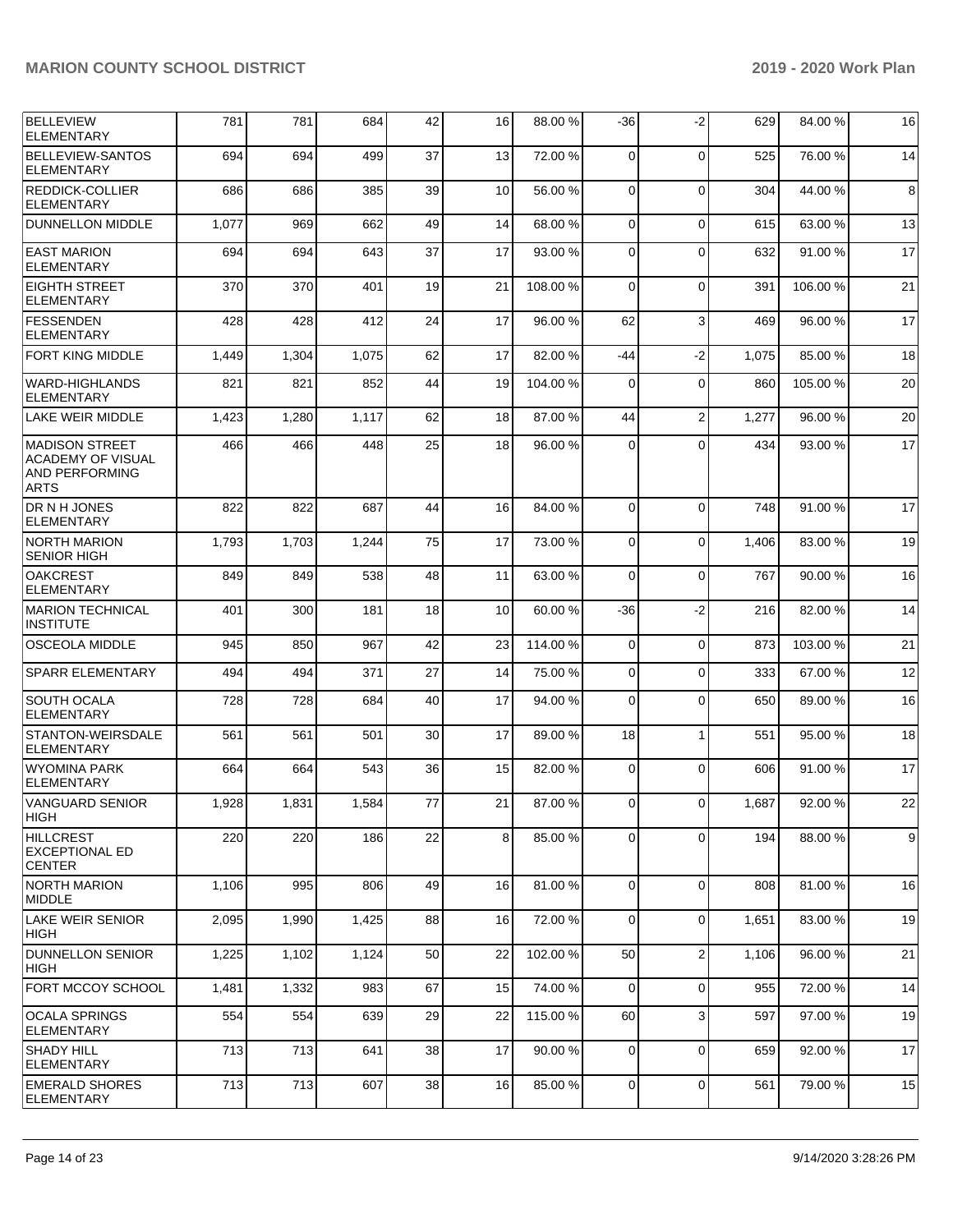| <b>SUNRISE ELEMENTARY</b>                 | 966    | 966    | 810      | 52    | 16 | 84.00 %  | $-60$    | $-3$           | 808    | 89.00 % | 16           |
|-------------------------------------------|--------|--------|----------|-------|----|----------|----------|----------------|--------|---------|--------------|
| EVERGREEN<br><b>ELEMENTARY</b>            | 728    | 728    | 432      | 40    | 11 | 59.00 %  | $\Omega$ | $\Omega$       | 530    | 73.00 % | 13           |
| <b>HARBOUR VIEW</b><br><b>ELEMENTARY</b>  | 813    | 813    | 818      | 45    | 18 | 101.00%  | $-18$    | $-1$           | 772    | 97.00 % | 18           |
| <b>MAPLEWOOD</b><br>ELEMENTARY            | 771    | 771    | 714      | 50    | 14 | 93.00 %  | $\Omega$ | $\Omega$       | 732    | 95.00 % | 15           |
| <b>ROMEO ELEMENTARY</b>                   | 752    | 752    | 734      | 40    | 18 | 98.00 %  | $\Omega$ | $\Omega$       | 677    | 90.00%  | 17           |
| <b>BELLEVIEW MIDDLE</b>                   | 1,494  | 1,344  | 1,305    | 64    | 20 | 97.00 %  | $\Omega$ | $\Omega$       | 1,145  | 85.00 % | 18           |
| DUNNELLON<br><b>ELEMENTARY</b>            | 648    | 648    | 532      | 36    | 15 | 82.00 %  | $-44$    | $-2$           | 574    | 95.00 % | 17           |
| <b>COLLEGE PARK</b><br>ELEMENTARY         | 784    | 784    | 788      | 44    | 18 | 100.00 % | 36       | $\overline{2}$ | 788    | 96.00%  | 17           |
| <b>MARION TECHNICAL</b><br><b>COLLEGE</b> | 339    | 508    | $\Omega$ | 18    | 0  | 0.00%    | $\Omega$ | $\Omega$       | 17     | 3.00 %  | $\mathbf{1}$ |
| <b>BELLEVIEW SENIOR</b><br><b>HIGH</b>    | 1,600  | 1,520  | 1,541    | 64    | 24 | 101.00%  | 36       | $\overline{2}$ | 1,501  | 96.00 % | 23           |
| <b>GREENWAY</b><br><b>ELEMENTARY</b>      | 806    | 806    | 662      | 43    | 15 | 82.00 %  | $-36$    | $-2$           | 731    | 95.00 % | 18           |
| <b>SADDLEWOOD</b><br><b>ELEMENTARY</b>    | 910    | 910    | 863      | 51    | 17 | 95.00 %  | $\Omega$ | $\Omega$       | 855    | 94.00%  | 17           |
| <b>WEST PORT SENIOR</b><br><b>HIGH</b>    | 2,582  | 2,452  | 2,401    | 107   | 22 | 98.00 %  | $\Omega$ | $\Omega$       | 2.494  | 102.00% | 23           |
| <b>FOREST HIGH SCHOOL</b><br>(NEW)        | 2,396  | 2,276  | 1,953    | 100   | 20 | 86.00 %  | $\Omega$ | $\Omega$       | 2,111  | 93.00 % | 21           |
| HAMMETT BOWEN JR.<br><b>ELEMENTARY</b>    | 824    | 824    | 822      | 45    | 18 | 100.00%  | $\Omega$ | $\Omega$       | 799    | 97.00 % | 18           |
| HORIZON ACADEMY AT<br><b>MARION OAKS</b>  | 1,305  | 1,174  | 838      | 56    | 15 | 71.00 %  | $\Omega$ | $\Omega$       | 885    | 75.00 % | 16           |
| <b>LIBERTY MIDDLE</b>                     | 1,308  | 1,177  | 1,285    | 56    | 23 | 109.00%  | 44       | $\overline{2}$ | 1,189  | 97.00 % | 21           |
|                                           | 48,989 | 47,001 | 40,475   | 2,361 | 17 | 86.12%   | 14       | $\mathbf{0}$   | 41,295 | 87.83%  | 17           |

The COFTE Projected Total (41,295) for 2023 - 2024 must match the Official Forecasted COFTE Total (41,294 ) for 2023 - 2024 before this section can be completed. In the event that the COFTE Projected Total does not match the Official forecasted COFTE, then the Balanced Projected COFTE Table should be used to balance COFTE.

|                   | Projected COFTE for 2023 - 2024 |  |  |  |  |  |
|-------------------|---------------------------------|--|--|--|--|--|
| Elementary (PK-3) | 13,320                          |  |  |  |  |  |
| Middle (4-8)      | 15,647                          |  |  |  |  |  |
| High (9-12)       | 12,328                          |  |  |  |  |  |
|                   | 41,294                          |  |  |  |  |  |

| <b>Grade Level Type</b> | <b>Balanced Projected</b><br>COFTE for 2023 - 2024 |
|-------------------------|----------------------------------------------------|
| Elementary (PK-3)       |                                                    |
| Middle $(4-8)$          |                                                    |
| High (9-12)             |                                                    |
|                         | 41,295                                             |

# **Relocatable Replacement**

Number of relocatable classrooms clearly identified and scheduled for replacement in the school board adopted financially feasible 5-year district work program.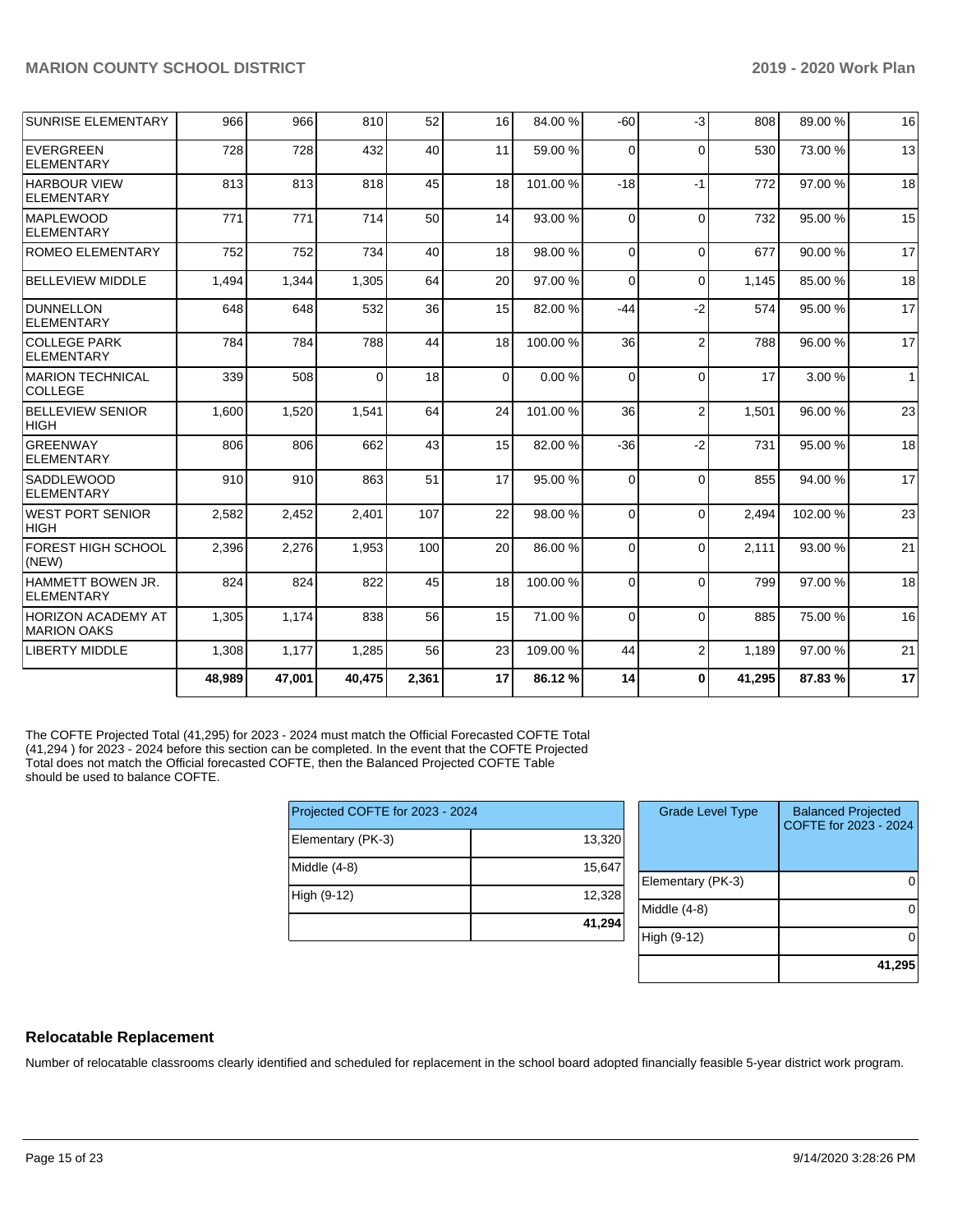| Location                               | 2019 - 2020 | 2020 - 2021 | 2021 - 2022 | 2022 - 2023 | 2023 - 2024 | Year 5 Total |
|----------------------------------------|-------------|-------------|-------------|-------------|-------------|--------------|
| EIGHTH STREET ELEMENTARY               |             |             |             |             |             |              |
| LAKE WEIR MIDDLE                       |             |             |             |             |             |              |
| <b>DUNNELLON SENIOR HIGH</b>           |             |             |             |             |             |              |
| <b>HARBOUR VIEW ELEMENTARY</b>         |             |             |             |             |             |              |
| <b>Total Relocatable Replacements:</b> |             |             |             |             |             |              |

#### **Charter Schools Tracking**

Information regarding the use of charter schools.

| Location-Type                                      | # Relocatable<br>units or<br>permanent<br>classrooms | Owner      | Year Started or<br>Scheduled | Student<br><b>Stations</b> | <b>Students</b><br>Enrolled | Years in<br>Contract | <b>Total Charter</b><br><b>Students</b><br>projected for<br>2023 - 2024 |
|----------------------------------------------------|------------------------------------------------------|------------|------------------------------|----------------------------|-----------------------------|----------------------|-------------------------------------------------------------------------|
| Marion Charter School                              |                                                      | 10 PRIVATE | 2000                         | 200                        | 217                         | 19 <sup>1</sup>      | 191                                                                     |
| Mcintosh Area School                               |                                                      | 4 PRIVATE  | 2003                         | 116                        | 69                          | 16 <sub>1</sub>      | 74                                                                      |
| Francis Marion Military Academy                    |                                                      | 6 OTHER    | 2008                         | 140.                       | 180                         |                      | 177                                                                     |
| Francis Marion Charter DBA Ocali<br>Charter School |                                                      | 5 OTHER    | 2013                         | 110                        | 173                         |                      | 186                                                                     |
|                                                    | 25                                                   |            |                              | 566                        | 639                         |                      | 628                                                                     |

# **Special Purpose Classrooms Tracking**

The number of classrooms that will be used for certain special purposes in the current year, by facility and type of classroom, that the district will, 1), not use for educational purposes, and 2), the co-teaching classrooms that are not open plan classrooms and will be used for educational purposes.

| School | <b>School Type</b>                   | # of Elementary<br><b>K-3 Classrooms</b> | $\frac{1}{4}$ of Middle 4-8<br><b>Classrooms</b> | # of High $9-12$<br><b>Classrooms</b> | # of $ESE$<br><b>Classrooms</b> | # of Combo<br><b>Classrooms</b> | Total<br>Classrooms |
|--------|--------------------------------------|------------------------------------------|--------------------------------------------------|---------------------------------------|---------------------------------|---------------------------------|---------------------|
|        | <b>Total Educational Classrooms:</b> |                                          |                                                  |                                       |                                 |                                 | 0                   |
| School | School Type                          | # of Elementary<br>K-3 Classrooms        | # of Middle 4-8<br><b>Classrooms</b>             | # of High $9-12$<br><b>Classrooms</b> | # of $ESE$<br><b>Classrooms</b> | # of Combo<br><b>Classrooms</b> | Total<br>Classrooms |
|        | <b>Total Co-Teaching Classrooms:</b> |                                          | 01                                               |                                       |                                 | 0                               | $\mathbf{0}$        |

#### **Infrastructure Tracking**

**Necessary offsite infrastructure requirements resulting from expansions or new schools. This section should include infrastructure information related to capacity project schedules and other project schedules (Section 4).** 

Not applicable. All necessary offsite infrastructure has been constructed at this time or will be constructed onsite to account for any expansions of schools.

**Proposed location of planned facilities, whether those locations are consistent with the comprehensive plans of all affected local governments, and recommendations for infrastructure and other improvements to land adjacent to existing facilities. Provisions of 1013.33(12), (13) and (14) and 1013.36 must be addressed for new facilities planned within the 1st three years of the plan (Section 5).**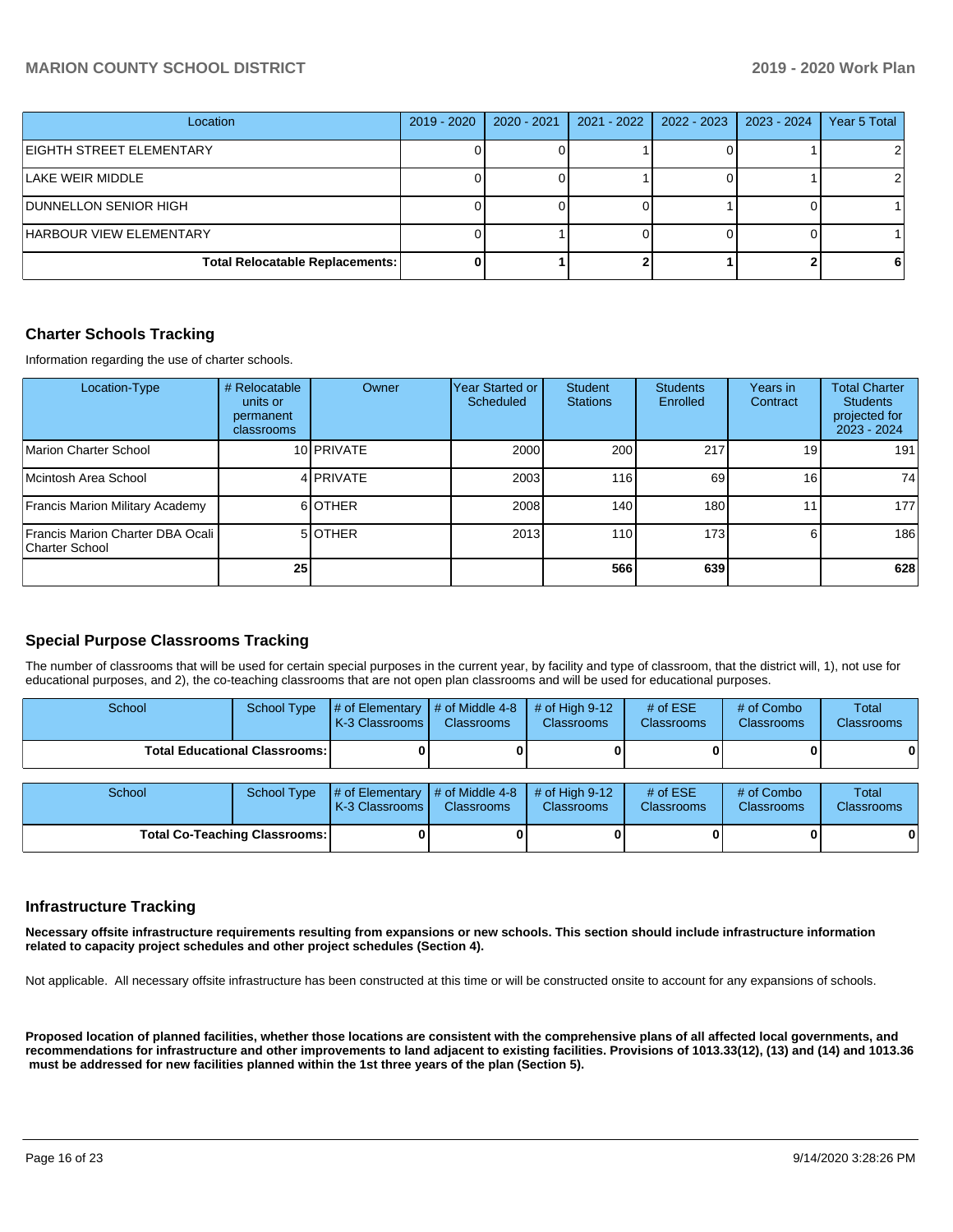Not applicable. There are no new planned facilities at this time.

**Consistent with Comp Plan?** Yes

#### **Net New Classrooms**

The number of classrooms, by grade level and type of construction, that were added during the last fiscal year.

| List the net new classrooms added in the 2018 - 2019 fiscal year. |                                     |                                                                                                                                                         |                                | year.                  |                              |                          | List the net new classrooms to be added in the 2019 - 2020 fiscal |                                                                                                      |  |  |
|-------------------------------------------------------------------|-------------------------------------|---------------------------------------------------------------------------------------------------------------------------------------------------------|--------------------------------|------------------------|------------------------------|--------------------------|-------------------------------------------------------------------|------------------------------------------------------------------------------------------------------|--|--|
|                                                                   |                                     | "Classrooms" is defined as capacity carrying classrooms that are added to increase<br>capacity to enable the district to meet the Class Size Amendment. |                                |                        |                              |                          |                                                                   | Totals for fiscal year 2019 - 2020 should match totals in Section 15A.<br>2019 - 2020<br>Total<br>ΩI |  |  |
| Location                                                          | $2018 - 2019$ #<br><b>Permanent</b> | $2018 - 2019$ #<br>Modular                                                                                                                              | $2018 - 2019$ #<br>Relocatable | $2018 - 2019$<br>Total | $2019 - 2020$ #<br>Permanent | 2019 - 2020 #<br>Modular | 2019 - 2020 #<br>Relocatable                                      |                                                                                                      |  |  |
| Elementary (PK-3)                                                 |                                     |                                                                                                                                                         |                                |                        |                              |                          |                                                                   |                                                                                                      |  |  |
| Middle (4-8)                                                      |                                     |                                                                                                                                                         |                                |                        |                              |                          |                                                                   |                                                                                                      |  |  |
| High (9-12)                                                       |                                     |                                                                                                                                                         |                                |                        |                              |                          |                                                                   |                                                                                                      |  |  |
|                                                                   | 12                                  |                                                                                                                                                         |                                | $12 \,$                |                              |                          | 0                                                                 | 0                                                                                                    |  |  |

#### **Relocatable Student Stations**

Number of students that will be educated in relocatable units, by school, in the current year, and the projected number of students for each of the years in the workplan.

| <b>Site</b>                      | 2019 - 2020 | $2020 - 2021$ | 2021 - 2022 | 2022 - 2023    | 2023 - 2024 | 5 Year Average |
|----------------------------------|-------------|---------------|-------------|----------------|-------------|----------------|
| <b>DR N H JONES ELEMENTARY</b>   | 0           | $\Omega$      | $\Omega$    | 0              | $\Omega$    | $\mathbf 0$    |
| <b>INORTH MARION SENIOR HIGH</b> | 0           | 0             | $\Omega$    | 0              | 0           | $\mathbf 0$    |
| <b>OAKCREST ELEMENTARY</b>       | 116         | 112           | 112         | 0              | 0           | 68             |
| MARION TECHNICAL INSTITUTE       | 36          | 36            | 36          | 0              | 0           | 22             |
| <b>OSCEOLA MIDDLE</b>            | 0           | 0             | $\Omega$    | $\Omega$       | 0           | $\Omega$       |
| <b>SPARR ELEMENTARY</b>          | 36          | 18            | $\Omega$    | $\overline{0}$ | 0           | 11             |
| SOUTH OCALA ELEMENTARY           | 0           | $\Omega$      | $\Omega$    | $\Omega$       | 0           | $\mathbf 0$    |
| STANTON-WEIRSDALE ELEMENTARY     | 0           | 0             | 18          | 18             | 18          | 11             |
| WYOMINA PARK ELEMENTARY          | 0           | $\Omega$      | $\Omega$    | 0              | 0           | $\mathbf 0$    |
| VANGUARD SENIOR HIGH             | 0           | $\Omega$      | $\Omega$    | $\Omega$       | 0           | $\mathbf 0$    |
| HILLCREST EXCEPTIONAL ED CENTER  | O           | 0             | $\Omega$    | 0              | $\Omega$    | $\mathbf 0$    |
| NORTH MARION MIDDLE              | 0           | 0             | $\Omega$    | 0              | 0           | $\mathbf 0$    |
| LAKE WEIR SENIOR HIGH            | 0           | 0             | $\Omega$    | 0              | 0           | $\mathbf 0$    |
| <b>DUNNELLON SENIOR HIGH</b>     | 75          | 75            | 75          | 75             | 125         | 85             |
| <b>FORT MCCOY SCHOOL</b>         | 0           | 0             | $\Omega$    | $\Omega$       | 0           | $\mathbf 0$    |
| OCALA SPRINGS ELEMENTARY         | 0           | 60            | 60          | 60             | 60          | 48             |
| <b>SHADY HILL ELEMENTARY</b>     | 0           | 0             | 0           | $\overline{0}$ | 0           | $\mathbf 0$    |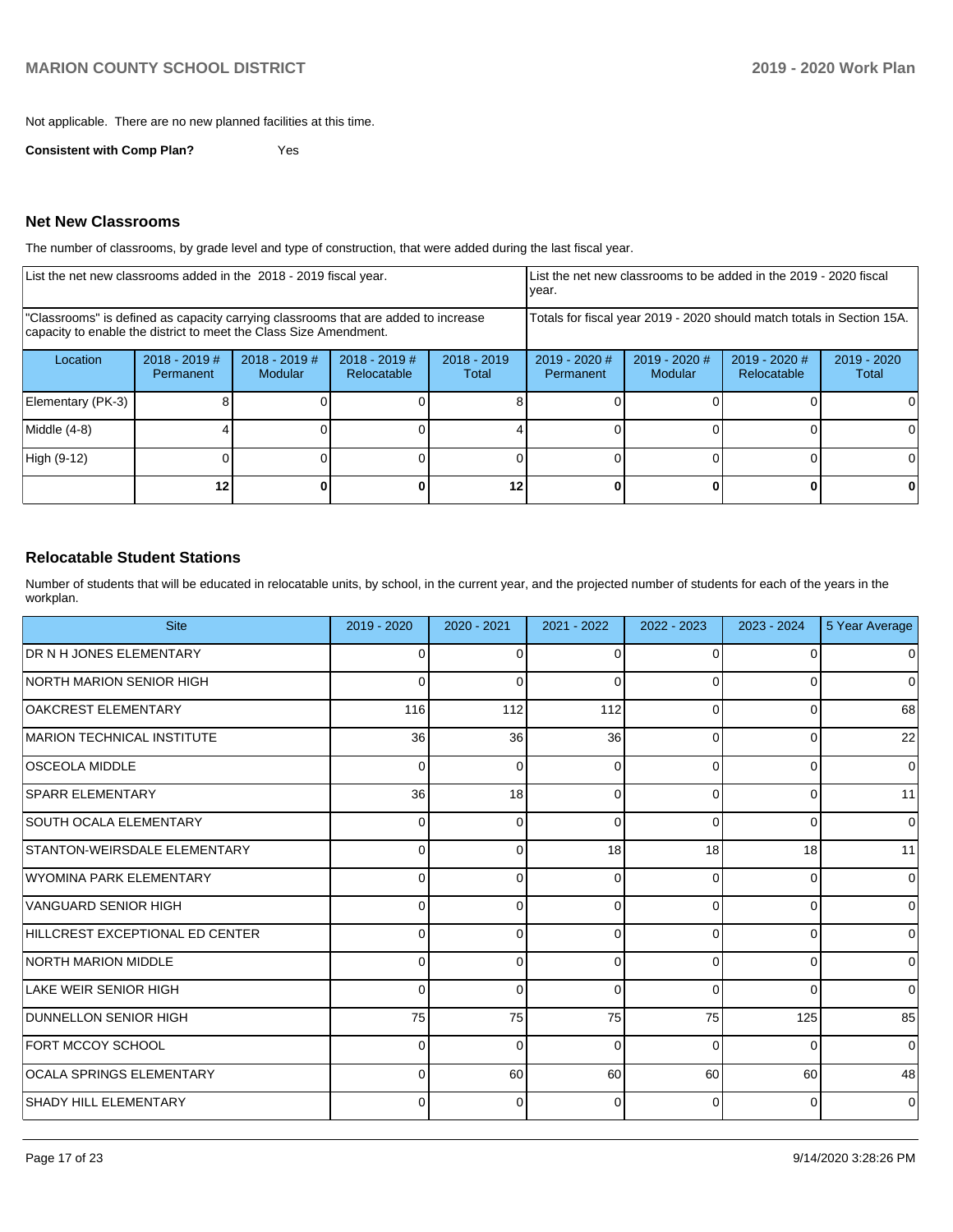| <b>EMERALD SHORES ELEMENTARY</b>                               | 0           | 0           | $\overline{0}$ | $\overline{0}$ | $\overline{0}$ | $\mathbf 0$    |
|----------------------------------------------------------------|-------------|-------------|----------------|----------------|----------------|----------------|
| <b>SUNRISE ELEMENTARY</b>                                      | 94          | 34          | 34             | 34             | 34             | 46             |
| <b>EVERGREEN ELEMENTARY</b>                                    | 0           | 0           | $\Omega$       | $\Omega$       | $\overline{0}$ | $\overline{0}$ |
| <b>HARBOUR VIEW ELEMENTARY</b>                                 | 35          | 35          | 17             | 17             | 17             | 24             |
| <b>HORIZON ACADEMY AT MARION OAKS</b>                          | 0           | 0           | $\Omega$       | $\Omega$       | $\mathbf 0$    | $\overline{0}$ |
| <b>LIBERTY MIDDLE</b>                                          | 0           | 0           | $\Omega$       | 44             | 44             | 18             |
| MARION OAKS ELEMENTARY SCHOOL                                  | 0           | 0           | $\Omega$       | 0              | $\overline{0}$ | $\mathbf 0$    |
| LEGACY ELEMENTARY SCHOOL                                       | 0           | 0           | $\Omega$       | $\Omega$       | $\overline{0}$ | $\overline{0}$ |
| <b>HOWARD MIDDLE</b>                                           | 0           | 0           | $\Omega$       | $\Omega$       | $\overline{0}$ | $\overline{0}$ |
| <b>ANTHONY ELEMENTARY</b>                                      | 62          | 62          | 62             | $\Omega$       | $\overline{0}$ | 37             |
| <b>BELLEVIEW ELEMENTARY</b>                                    | 126         | 126         | 126            | 90             | 90             | 112            |
| BELLEVIEW-SANTOS ELEMENTARY                                    | 0           | 0           | $\Omega$       | 0              | $\overline{0}$ | $\mathbf 0$    |
| <b>REDDICK-COLLIER ELEMENTARY</b>                              | 0           | 0           | $\Omega$       | $\Omega$       | $\overline{0}$ | $\overline{0}$ |
| <b>DUNNELLON MIDDLE</b>                                        | 0           | 0           | $\Omega$       | $\Omega$       | $\overline{0}$ | $\overline{0}$ |
| <b>EAST MARION ELEMENTARY</b>                                  | 18          | 18          | 18             | 18             | 18             | 18             |
| <b>EIGHTH STREET ELEMENTARY</b>                                | 22          | 22          | 22             | 22             | 22             | 22             |
| <b>FESSENDEN ELEMENTARY</b>                                    | 0           | 44          | 62             | 62             | 62             | 46             |
| <b>FORT KING MIDDLE</b>                                        | 213         | 213         | 191            | 191            | 169            | 195            |
| <b>WARD-HIGHLANDS ELEMENTARY</b>                               | 0           | $\Omega$    | $\Omega$       | $\Omega$       | $\Omega$       | $\overline{0}$ |
| MAPLEWOOD ELEMENTARY                                           | 58          | 58          | 58             | 58             | 58             | 58             |
| <b>ROMEO ELEMENTARY</b>                                        | 0           | $\Omega$    | $\Omega$       | $\Omega$       | $\Omega$       | $\overline{0}$ |
| <b>BELLEVIEW MIDDLE</b>                                        | 176         | 176         | 66             | 66             | 66             | 110            |
| <b>DUNNELLON ELEMENTARY</b>                                    | 72          | 72          | 72             | 28             | 28             | 54             |
| <b>COLLEGE PARK ELEMENTARY</b>                                 | 0           | 0           | 0              | 36             | 36             | 14             |
| MARION TECHNICAL COLLEGE                                       | 0           | 0           | $\Omega$       | $\Omega$       | 0              | $\overline{0}$ |
| <b>BELLEVIEW SENIOR HIGH</b>                                   | 10          | 10          | 10             | 46             | 46             | 24             |
| <b>GREENWAY ELEMENTARY</b>                                     | 36          | 36          | $\mathbf 0$    | 0              | $\overline{0}$ | 14             |
| SADDLEWOOD ELEMENTARY                                          | 109         | 109         | 109            | 109            | $\overline{0}$ | 87             |
| <b>WEST PORT SENIOR HIGH</b>                                   | 0           | 0           | $\mathbf 0$    | $\mathbf 0$    | $\mathbf 0$    | $\overline{0}$ |
| FOREST HIGH SCHOOL (NEW)                                       | 0           | 0           | $\mathbf 0$    | $\mathbf 0$    | 0              | $\overline{0}$ |
| HAMMETT BOWEN JR. ELEMENTARY                                   | 22          | 22          | 22             | 22             | 22             | 22             |
| LAKE WEIR MIDDLE                                               | 22          | 22          | 22             | 66             | 66             | 40             |
| MADISON STREET ACADEMY OF VISUAL AND<br><b>PERFORMING ARTS</b> | $\mathbf 0$ | $\mathbf 0$ | $\mathbf 0$    | $\mathbf 0$    | $\mathbf 0$    | $\overline{0}$ |
| Totals for MARION COUNTY SCHOOL DISTRICT                       |             |             |                |                |                |                |
| Total students in relocatables by year.                        | 1,338       | 1,360       | 1,192          | 1,062          | 981            | 1,187          |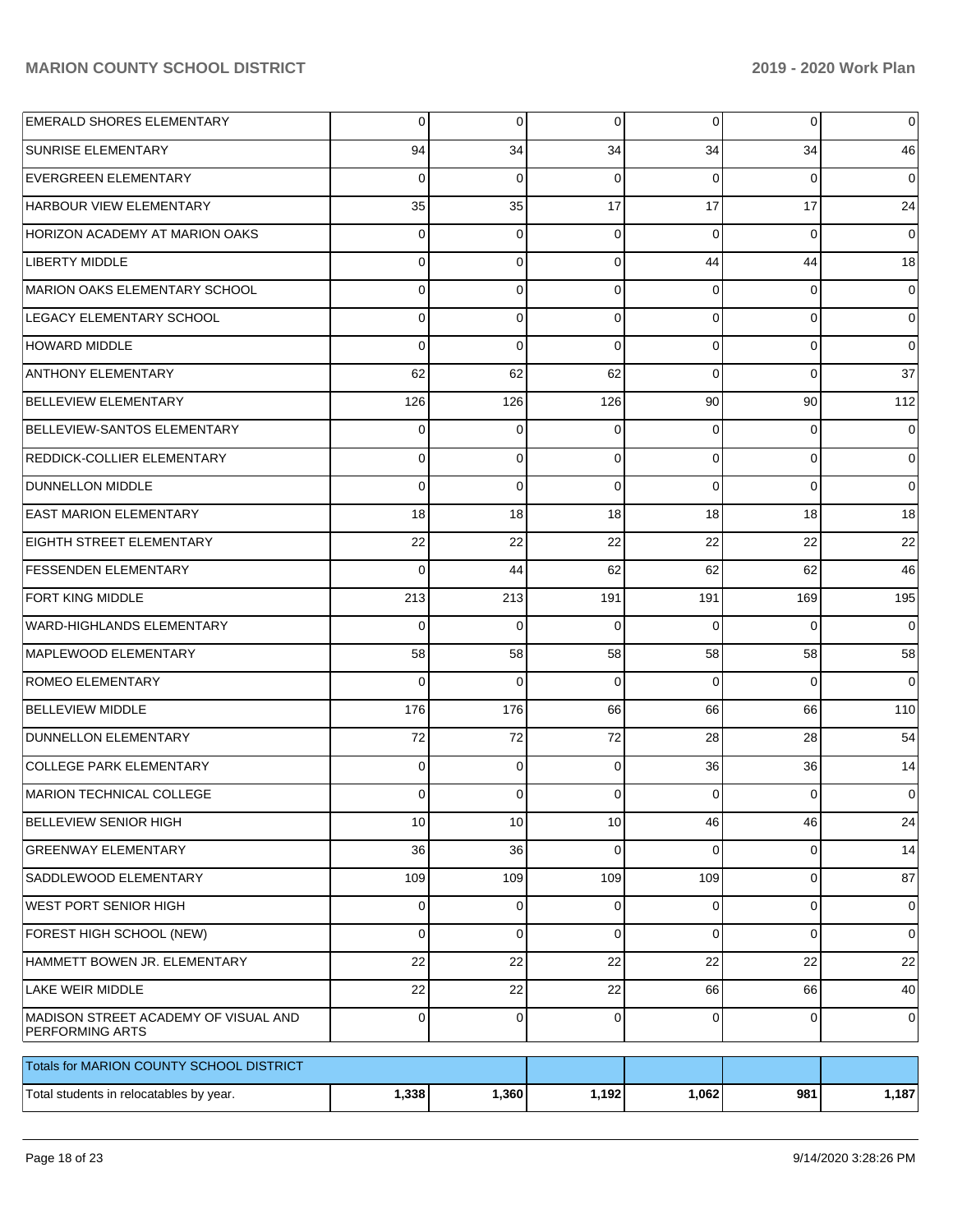| Total number of COFTE students projected by year. | 40,511 | 40,770 | 41,103            | 41,297 | 41,294 | 40,995 |
|---------------------------------------------------|--------|--------|-------------------|--------|--------|--------|
| Percent in relocatables by year.                  | 3%     | 3%     | 20/2<br><b>10</b> | 3%1    | 2%     | 3 %    |

### **Leased Facilities Tracking**

Exising leased facilities and plans for the acquisition of leased facilities, including the number of classrooms and student stations, as reported in the educational plant survey, that are planned in that location at the end of the five year workplan.

| Location                                                       | # of Leased<br>Classrooms 2019 -<br>2020 | <b>FISH Student</b><br><b>Stations</b> | Owner | # of Leased<br>Classrooms 2023 -<br>2024 | <b>FISH Student</b><br><b>Stations</b> |
|----------------------------------------------------------------|------------------------------------------|----------------------------------------|-------|------------------------------------------|----------------------------------------|
| <b>EVERGREEN ELEMENTARY</b>                                    | $\Omega$                                 |                                        |       | 0                                        | 0                                      |
| <b>HOWARD MIDDLE</b>                                           | 0                                        | 0                                      |       | 0                                        | 0                                      |
| <b>ANTHONY ELEMENTARY</b>                                      | $\mathbf 0$                              | U                                      |       | 0                                        | 0                                      |
| <b>BELLEVIEW ELEMENTARY</b>                                    | 0                                        | ∩                                      |       | 0                                        | 0                                      |
| <b>BELLEVIEW-SANTOS ELEMENTARY</b>                             | $\mathbf 0$                              | ∩                                      |       | 0                                        | 0                                      |
| <b>REDDICK-COLLIER ELEMENTARY</b>                              | 0                                        | 0                                      |       | 0                                        | 0                                      |
| <b>DUNNELLON MIDDLE</b>                                        | $\mathbf 0$                              | ∩                                      |       | 0                                        | 0                                      |
| <b>EAST MARION ELEMENTARY</b>                                  | 0                                        | 0                                      |       | 0                                        | 0                                      |
| <b>EIGHTH STREET ELEMENTARY</b>                                | $\mathbf 0$                              | ∩                                      |       | 0                                        | 0                                      |
| <b>FESSENDEN ELEMENTARY</b>                                    | $\mathbf 0$                              | ∩                                      |       | 0                                        | 0                                      |
| <b>FORT KING MIDDLE</b>                                        | $\mathbf 0$                              | U                                      |       | 0                                        | 0                                      |
| WARD-HIGHLANDS ELEMENTARY                                      | $\mathbf 0$                              | ∩                                      |       | 0                                        | 0                                      |
| LAKE WEIR MIDDLE                                               | $\mathbf 0$                              | ∩                                      |       | 0                                        | 0                                      |
| MADISON STREET ACADEMY OF VISUAL AND<br><b>PERFORMING ARTS</b> | $\mathbf 0$                              | ∩                                      |       | 0                                        | 0                                      |
| DR N H JONES ELEMENTARY                                        | 0                                        | 0                                      |       | 0                                        | 0                                      |
| <b>NORTH MARION SENIOR HIGH</b>                                | $\mathbf 0$                              | $\Omega$                               |       | $\Omega$                                 | 0                                      |
| <b>OAKCREST ELEMENTARY</b>                                     | $\mathbf 0$                              | 0                                      |       | 0                                        | 0                                      |
| MARION TECHNICAL INSTITUTE                                     | $\pmb{0}$                                | $\Omega$                               |       | $\Omega$                                 | 0                                      |
| <b>OSCEOLA MIDDLE</b>                                          | $\mathbf 0$                              | 0                                      |       | 0                                        | 0                                      |
| <b>SPARR ELEMENTARY</b>                                        | $\mathbf 0$                              | $\Omega$                               |       | $\Omega$                                 | 0                                      |
| SOUTH OCALA ELEMENTARY                                         | $\mathbf 0$                              | 0                                      |       | 0                                        | 0                                      |
| STANTON-WEIRSDALE ELEMENTARY                                   | $\mathbf 0$                              | $\Omega$                               |       | 0                                        | 0                                      |
| WYOMINA PARK ELEMENTARY                                        | $\mathbf 0$                              | $\Omega$                               |       | 0                                        | 0                                      |
| VANGUARD SENIOR HIGH                                           | $\mathbf 0$                              | 0                                      |       | 0                                        | $\overline{0}$                         |
| HILLCREST EXCEPTIONAL ED CENTER                                | $\mathbf 0$                              | 0                                      |       | 0                                        | $\overline{0}$                         |
| NORTH MARION MIDDLE                                            | $\mathbf 0$                              | 0                                      |       | 0                                        | $\overline{0}$                         |
| LAKE WEIR SENIOR HIGH                                          | $\mathbf 0$                              | 0                                      |       | 0                                        | 0                                      |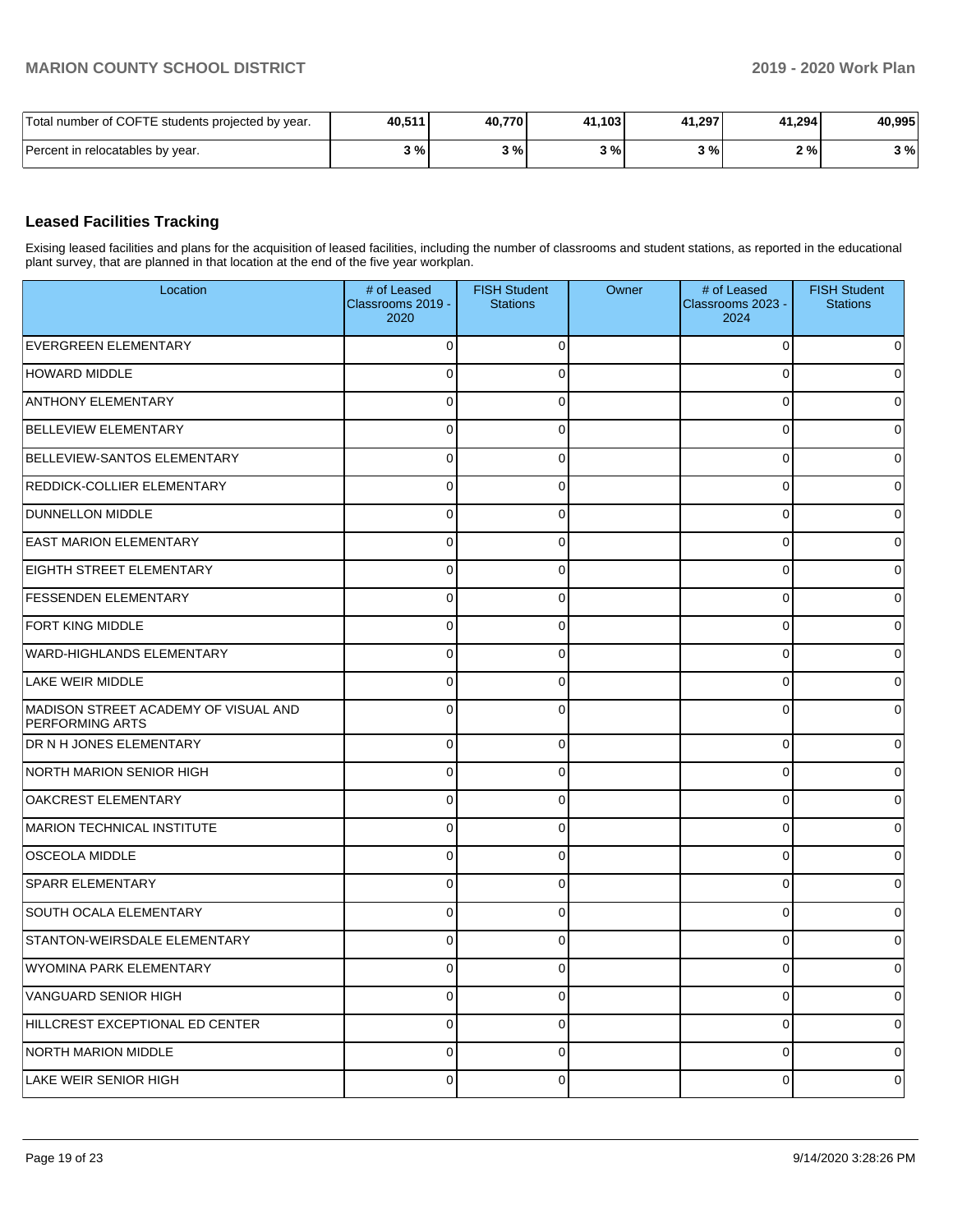| <b>DUNNELLON SENIOR HIGH</b>     | 0        | 0        | 0        | $\overline{0}$ |
|----------------------------------|----------|----------|----------|----------------|
| <b>FORT MCCOY SCHOOL</b>         | O        | 0        | $\Omega$ | $\Omega$       |
| <b>OCALA SPRINGS ELEMENTARY</b>  | $\Omega$ | ∩        | $\Omega$ | 0              |
| SHADY HILL ELEMENTARY            | $\Omega$ | 0        | $\Omega$ | $\Omega$       |
| <b>EMERALD SHORES ELEMENTARY</b> | $\Omega$ | $\Omega$ | $\Omega$ | $\Omega$       |
| HARBOUR VIEW ELEMENTARY          | $\Omega$ | $\Omega$ | $\Omega$ | $\Omega$       |
| MAPLEWOOD ELEMENTARY             | $\Omega$ | $\Omega$ | $\Omega$ | 0              |
| <b>ROMEO ELEMENTARY</b>          | $\Omega$ | $\Omega$ | $\Omega$ | $\Omega$       |
| <b>BELLEVIEW MIDDLE</b>          | $\Omega$ | $\Omega$ | $\Omega$ | $\overline{0}$ |
| DUNNELLON ELEMENTARY             | $\Omega$ | $\Omega$ | $\Omega$ | 0              |
| COLLEGE PARK ELEMENTARY          | 0        | 0        | 0        | $\overline{0}$ |
| MARION TECHNICAL COLLEGE         | 0        | 0        | O        | $\Omega$       |
| <b>BELLEVIEW SENIOR HIGH</b>     | $\Omega$ | $\Omega$ | $\Omega$ | $\Omega$       |
| SADDLEWOOD ELEMENTARY            | $\Omega$ | $\Omega$ | $\Omega$ | $\Omega$       |
| <b>WEST PORT SENIOR HIGH</b>     | $\Omega$ | $\Omega$ | $\Omega$ | $\Omega$       |
| FOREST HIGH SCHOOL (NEW)         | $\Omega$ | 0        | $\Omega$ | 0              |
| HAMMETT BOWEN JR. ELEMENTARY     | 0        | 0        | $\Omega$ | $\Omega$       |
| HORIZON ACADEMY AT MARION OAKS   | $\Omega$ | 0        | $\Omega$ | 0              |
| <b>LIBERTY MIDDLE</b>            |          | ∩        | n        | $\Omega$       |
| MARION OAKS ELEMENTARY SCHOOL    |          | 0        | $\Omega$ | $\overline{0}$ |
| <b>GREENWAY ELEMENTARY</b>       | $\Omega$ | $\Omega$ | $\Omega$ | $\overline{0}$ |
| SUNRISE ELEMENTARY               | $\Omega$ | $\Omega$ | $\Omega$ | $\mathbf 0$    |
| LEGACY ELEMENTARY SCHOOL         | $\Omega$ | $\Omega$ | $\Omega$ | $\overline{0}$ |
|                                  |          | 0        |          | 0              |

# **Failed Standard Relocatable Tracking**

Relocatable units currently reported by school, from FISH, and the number of relocatable units identified as 'Failed Standards'.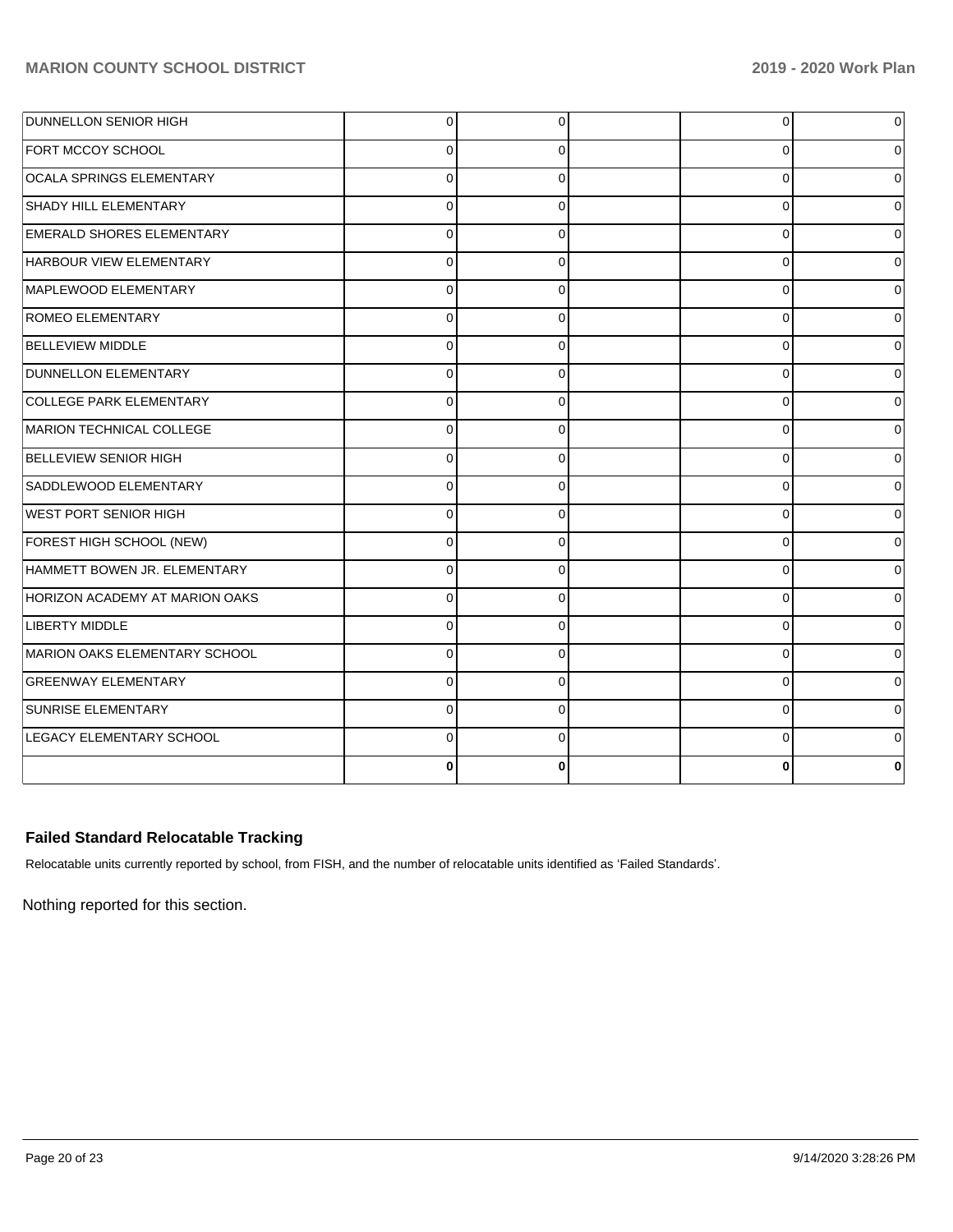# **Planning**

#### **Class Size Reduction Planning**

**Plans approved by the school board that reduce the need for permanent student stations such as acceptable school capacity levels, redistricting, busing, year-round schools, charter schools, magnet schools, public-private partnerships, multitrack scheduling, grade level organization, block scheduling, or other alternatives.**

The available space within the District, in conjunction with planned capital outlay projects and projected capital outlay FTE, do not indicate the need for alternative scheduling or organization during this work period. The District currently employs block scheduling at some high schools and will re-district several schools at all levels in order to reduce a need for additional permanent student stations. With regard to portables, the District is planning to dispose of portables not meeting classroom standards and therefore will not have a need to erect additional permanent covered walkways to the District's various portables.

#### **School Closure Planning**

**Plans for the closure of any school, including plans for disposition of the facility or usage of facility space, and anticipated revenues.** 

At this time, there are no plans to close any schools although the School Board will continue discussions on the subject.

No existing property pertaining to a school with capacity is expected to be disposed of.

# **Long Range Planning**

#### **Ten-Year Maintenance**

District projects and locations regarding the projected need for major renovation, repair, and maintenance projects within the district in years 6-10 beyond the projects plans detailed in the five years covered by the work plan.

Nothing reported for this section.

#### **Ten-Year Capacity**

Schedule of capital outlay projects projected to ensure the availability of satisfactory student stations for the projected student enrollment in K-12 programs for the future 5 years beyond the 5-year district facilities work program.

Nothing reported for this section.

#### **Ten-Year Planned Utilization**

Schedule of planned capital outlay projects identifying the standard grade groupings, capacities, and planned utilization rates of future educational facilities of the district for both permanent and relocatable facilities.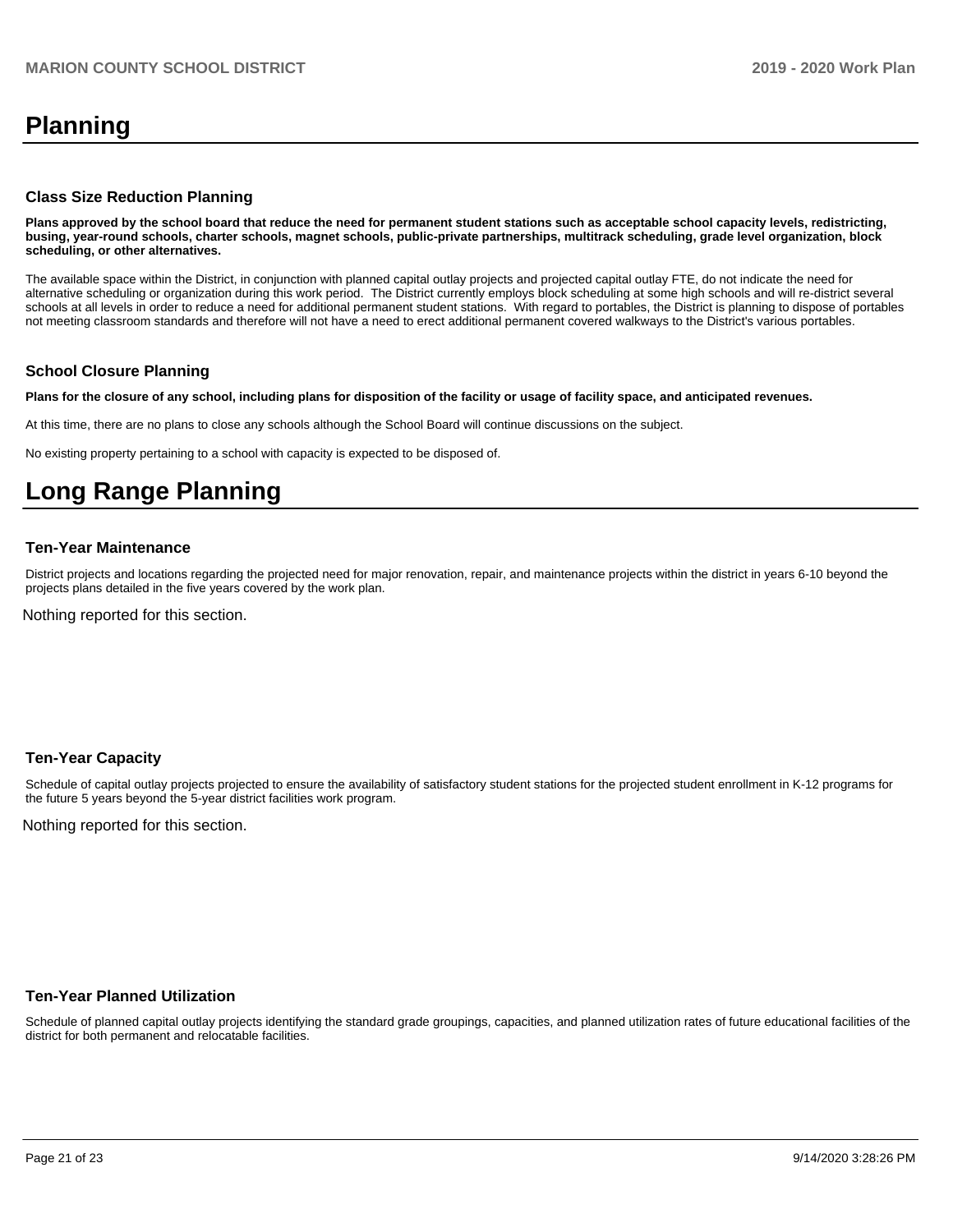| <b>Grade Level Projections</b>  | <b>FISH</b><br><b>Student</b><br><b>Stations</b> | <b>Actual 2018 -</b><br><b>2019 FISH</b><br>Capacity | Actual<br>$2018 -$<br>2019<br><b>COFTE</b> | Actual 2018 - 2019<br><b>Utilization</b> | Actual 2019 - 2020 / 2028 - 2029 new<br>Student Capacity to be added/removed | Projected 2028<br>2029 COFTE | Projected 2028 -<br>2029 Utilization |
|---------------------------------|--------------------------------------------------|------------------------------------------------------|--------------------------------------------|------------------------------------------|------------------------------------------------------------------------------|------------------------------|--------------------------------------|
| Elementary - District<br>Totals | 21,351                                           | 21,351                                               | 18,740.06                                  | 87.77 %                                  | $-824$                                                                       | 19,415                       | 94.58 %                              |
| Middle - District Totals        | 13.059                                           | 11,748                                               | 10,095.09                                  | 85.93 %                                  | $-389$                                                                       | 9.731                        | 85.67 %                              |
| High - District Totals          | 14.020                                           | 13.174                                               | 11.453.44                                  | 86.94 %                                  | $-111$                                                                       | 11.624                       | 88.98 %                              |
| Other - ESE, etc                | 559                                              | 728                                                  | 186.44                                     | 25.55 %                                  |                                                                              | 205                          | 28.16 %                              |
|                                 | 48.989                                           | 47,001                                               | 40.475.03                                  | 86.12 %                                  | $-1.324$                                                                     | 40,975                       | 89.71 %                              |

**Combination schools are included with the middle schools for student stations, capacity, COFTE and utilization purposes because these facilities all have a 90% utilization factor. Use this space to explain or define the grade groupings for combination schools.** 

No comments to report.

#### **Ten-Year Infrastructure Planning**

**Proposed Location of Planned New, Remodeled, or New Additions to Facilities in 06 thru 10 out years (Section 28).**

Nothing reported for this section.

Plans for closure of any school, including plans for disposition of the facility or usage of facility space, and anticipated revenues in the 06 thru 10 out **years (Section 29).**

Nothing reported for this section.

#### **Twenty-Year Maintenance**

District projects and locations regarding the projected need for major renovation, repair, and maintenance projects within the district in years 11-20 beyond the projects plans detailed in the five years covered by the work plan.

Nothing reported for this section.

#### **Twenty-Year Capacity**

Schedule of capital outlay projects projected to ensure the availability of satisfactory student stations for the projected student enrollment in K-12 programs for the future 11-20 years beyond the 5-year district facilities work program.